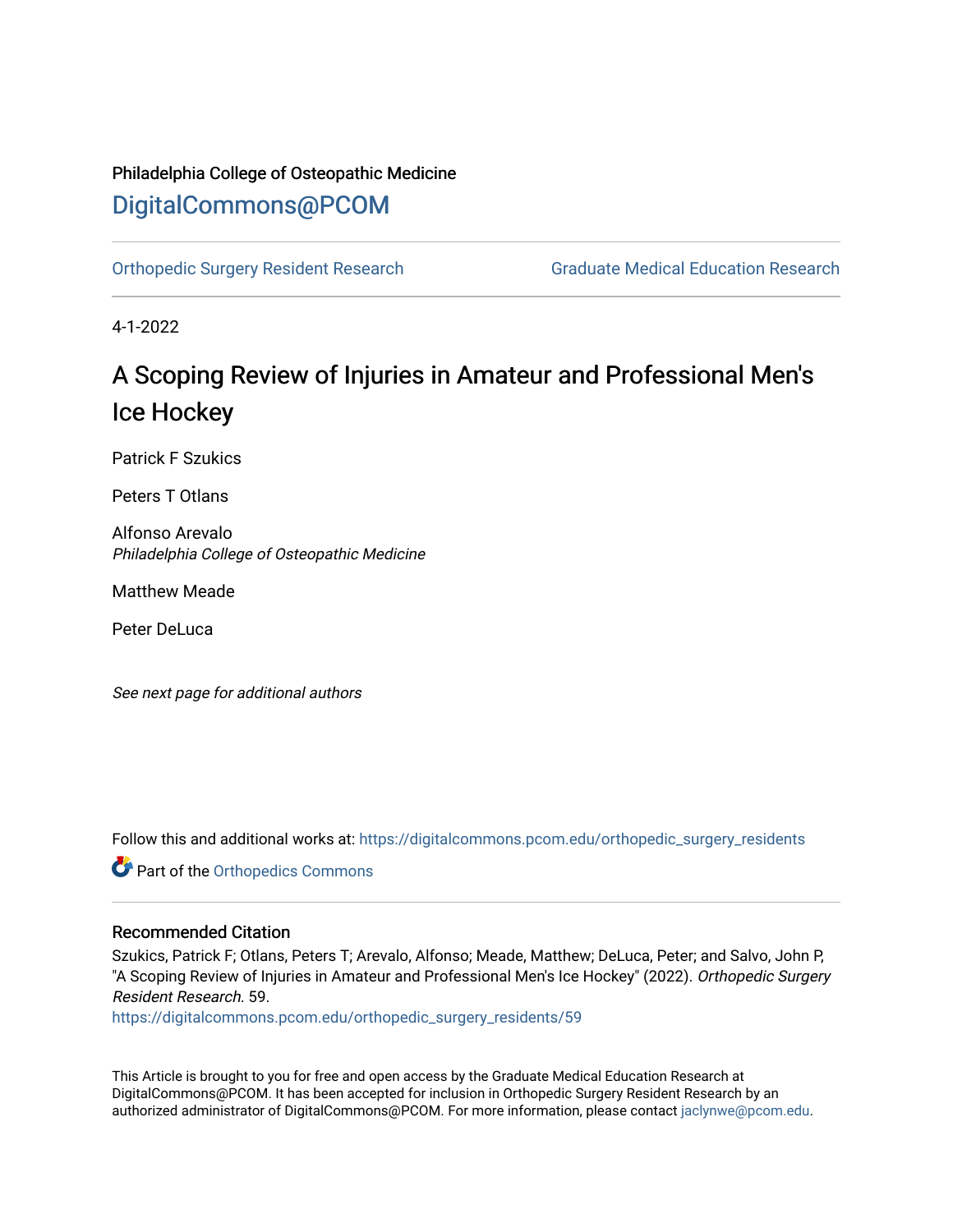#### Authors

Patrick F Szukics, Peters T Otlans, Alfonso Arevalo, Matthew Meade, Peter DeLuca, and John P Salvo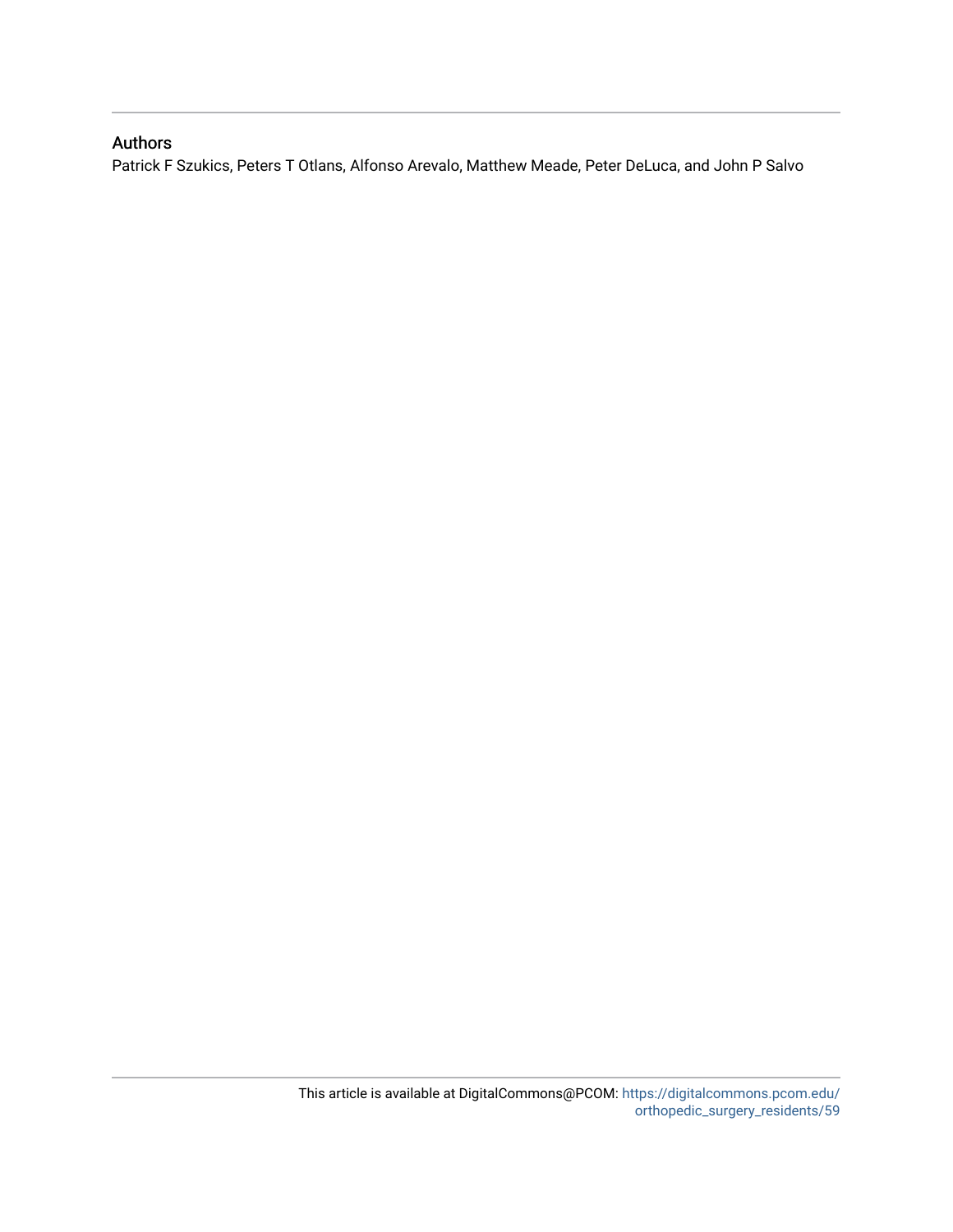# A Scoping Review of Injuries in Amateur and Professional Men's Ice Hockey

Patrick F. Szukics,\*<sup>†</sup> DO, Peters T. Otlans,<sup>‡</sup> MD, MPH, Alfonso Arevalo,<sup>§</sup> DO, Matthew Meade,<sup>†</sup> DO, Peter DeLuca,<sup>||</sup> MD, and John P. Salvo,<sup>||</sup> MD

Investigation performed at Rowan University School of Osteopathic Medicine, Stratford, New Jersey, USA

Background: Orthopaedic injuries are common in ice hockey at all levels and can result in physical and psychological adverse effects on these athletes.

Purpose: Primarily, to summarize published data on orthopaedic hockey injuries at the junior through professional level. Secondarily, to characterize the literature based on anatomic site injured, return-to-play rates, cause/mechanism of injury, time lost, and treatments used.

Study Design: Scoping review; Level of evidence, 4.

Methods: PubMed, EMBASE, Cochrane library, and SCOPUS were searched using the terms "hockey" and "injuries" using PRISMA (Preferred Reporting Items for Systematic Reviews and Meta-Analyses) guidelines, and 4163 studies involving orthopaedic injuries were identified. Our inclusion criteria consisted of accessible full-text articles that evaluated orthopaedic injuries in men's ice hockey athletes of all levels. We excluded case reports and articles evaluating women's ice hockey injuries, as well as those evaluating nonorthopaedic injuries, such as concussions; traumatic brain injuries; and facial, dental, and vascular injuries, among others. Studies were divided based on level of play and anatomic site of injury. Level of evidence, year published, country of corresponding author, method of data collection, incidence of injury per athlete-exposure, and time lost were extracted from each article.

Results: A total of 92 articles met the inclusion criteria and were performed between 1975 and 2020, with the majority published between 2015 and 2020. These were divided into 8 anatomic sites: nonanatomic-specific (37%), intra-articular hip (20.7%), shoulder (9.8%), knee (8.7%), trunk/pelvis (7.6%), spine (7.6%), foot/ankle (6.5%), and hand/wrist (2.2%). Of these studies, 71% were level 4 evidence. Data were obtained mostly via surveillance programs and searches of publicly available information (eg, injury reports, player profiles, and press releases).

Conclusion: This scoping review provides men's hockey players and physicians taking care of elite ice hockey athletes of all levels with a single source of the most current literature regarding orthopaedic injuries. Most research focused on nonanatomic-specific injuries, intra-articular hip injuries, knee injuries, and shoulder injuries, with the majority having level 4 evidence.

Keywords: athletic training; epidemiology; ice hockey; injury prevention

Hockey is a popular international sport, and injuries occur commonly due to high speed of play, hard ice surface, and contact nature of the sport. Any injury has the potential to be detrimental to a player's physical and mental health.<sup>[8](#page-11-0)</sup> Having a succinct compilation of the most common injuries and associated games missed can help players, coaches, athletic trainers, and management (in the case of professional leagues) have a more well-rounded understanding of prognosis for an athlete's return to play. In addition, this study stands to highlight certain anatomic areas where novel protective equipment can be researched and

developed to protect players from the most common injuries, such as bony injuries in the foot and ankle. Despite the international popularity of ice hockey, orthopaedic literature regarding competitive hockey players is lacking. In the United States, there has been some examination using the National Collegiate Athletics Association (NCAA) Injury Surveillance Program to assess injury rates and anatomic location in collegiate hockey athletes, as well as the National Hockey League (NHL) Injury Surveillance System to examine similar outcomes in professional athletes.{ However, this study serves to broaden the population studied outside of solely collegiate and professional

{ References [1, 2](#page-11-0), [11–13, 18–21, 27](#page-11-0), [32, 33](#page-11-0), [40, 41,](#page-11-0) [46](#page-12-0), [52, 55](#page-12-0), [57, 59](#page-12-0), [66, 73](#page-12-0), [81,](#page-12-0) [93](#page-13-0)

The Orthopaedic Journal of Sports Medicine, 10(4), 23259671221085968 [DOI: 10.1177/23259671221085968](https://doi.org/10.1177/23259671221085968) © The Author(s) 2022

This open-access article is published and distributed under the Creative Commons Attribution - NonCommercial - No Derivatives License [\(https://creativecommons.org/](https://creativecommons.org/licenses/by-nc-nd/4.0/) [licenses/by-nc-nd/4.0/\)](https://creativecommons.org/licenses/by-nc-nd/4.0/), which permits the noncommercial use, distribution, and reproduction of the article in any medium, provided the original author and source are credited. You may not alter, transform, or build upon this article without the permission of the Author(s). For article reuse guidelines, please visit SAGE's website at http://www.sagepub.com/journals-permissions.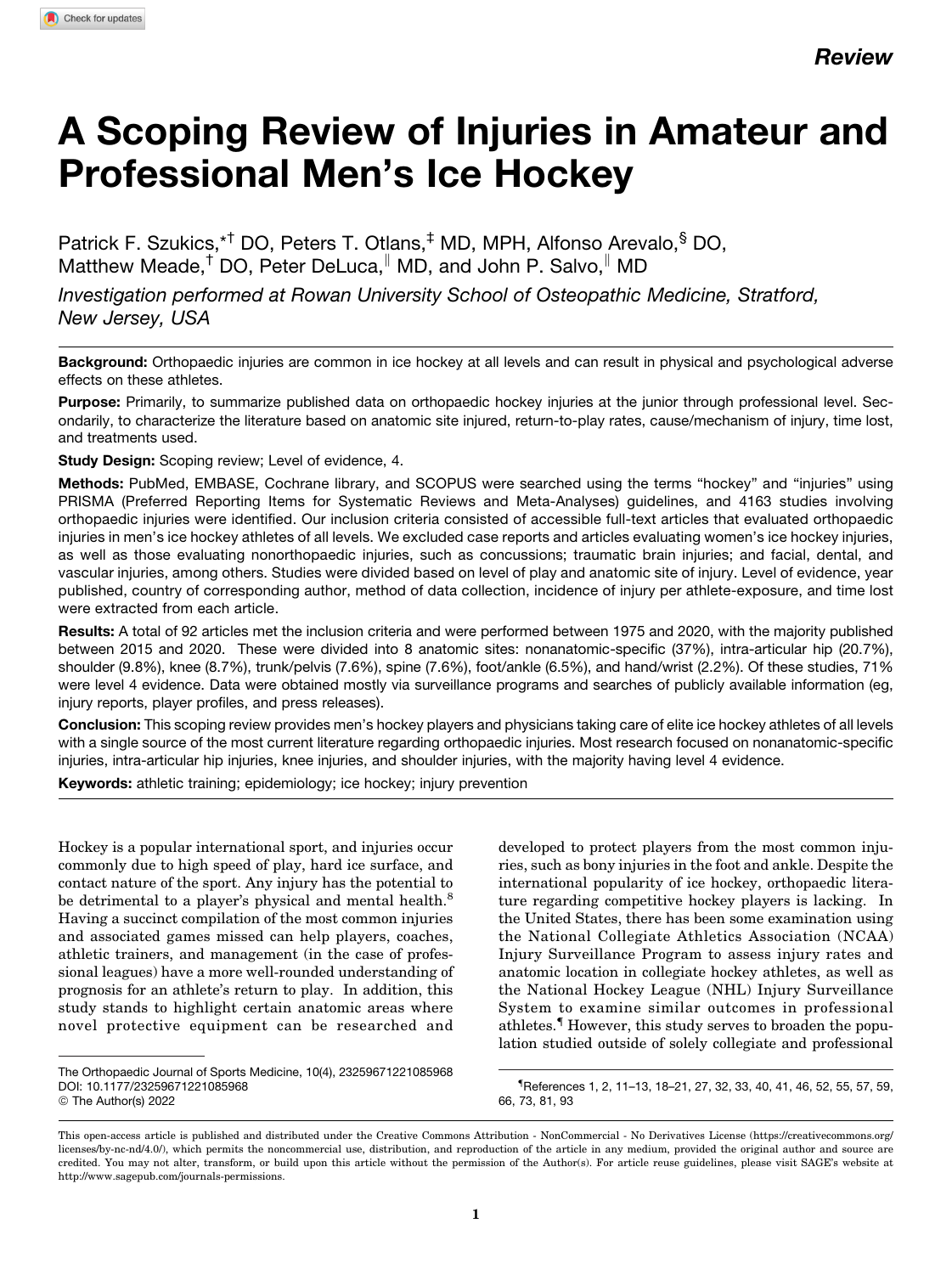<span id="page-3-0"></span>

Figure 1. Flowchart of article screening process.

athletes to provide a more well-rounded summary of hockey injuries and how they vary based on level of play.

The primary goal of this scoping review was to summarize published data on orthopaedic hockey injuries at the junior through professional level, providing team physicians and clinicians with a comprehensive single source of the most current literature regarding the frequency and outcomes of orthopaedic injuries in these athletes, allowing physicians and clinicians to quickly and accurately gather the most up-to-date information regarding treatment. The secondary objective was to characterize the literature based on the anatomic site injured, return-to-play rates, mechanism of injury, time lost, and treatments used. It was hypothesized that most injuries would occur during gameplay rather than practice and those competing at the international level would be most likely to get injured.

#### **METHODS**

PubMed, EMBASE, Cochrane library, and SCOPUS were searched using the search terms "hockey" and "injuries" to identify all studies of orthopaedic injuries. Three authors (P.F.S., P.T.O., and M.M.) independently conducted the search and compared findings. Disagreements among reviewers were brought to the attention of the senior author (J.P.S.) who ultimately made the final decision regarding article inclusion. Our inclusion criteria consisted of accessible full-text articles that evaluated orthopaedic injuries in men's ice hockey athletes of all levels. We excluded case reports and articles evaluating women's ice hockey injuries, as well as those evaluating nonorthopaedic injuries, such as concussions; traumatic brain injuries; and facial, dental, and vascular injuries. Duplicate studies were consolidated into a single article.

The studies were divided based on level of play and anatomic site of injury. Level of evidence, year published, country of corresponding author, method of data collection, incidence of injury per athlete-exposure (AE; a unit of susceptibility to injury defined as 1 athlete participating in 1 practice or game where the athlete is exposed to the possibility of injury, reported as a rate per 1000 AEs), and time lost were extracted from each article. The PRISMA (Preferred Reporting Items for Systematic Reviews and Meta-Analyses) flowchart of the search strategies is presented in

\*Address correspondence to Patrick F. Szukics, DO, Rowan University School of Osteopathic Medicine, One Medical Center Drive, Academic Center, Suite 162, Stratford, NJ 08084-1501, USA (email: [Szukics@Rowan.edu\)](mailto:Szukics@Rowan.edu). †

<sup>&</sup>lt;sup>†</sup> Rowan University School of Osteopathic Medicine, Stratford, New Jersey, USA.

<sup>‡</sup> Proliance Southwest Seattle Orthopedics, Seattle, Washington, USA.

<sup>§</sup> Philadelphia College of Osteopathic Medicine, Philadelphia, Pennsylvania, USA.

Rothman Institute at Thomas Jefferson University, Philadelphia, Pennsylvania, USA.

Final revision submitted December 14, 2021; accepted December 31, 2021.

One or more of the authors has declared the following potential conflict of interest or source of funding: P.T.O. has received education payments from Liberty Surgical, Summit Surgical, and Smith & Nephew. P.D. has received education payments from Liberty Surgical. J.P.S. has received education payments from Liberty Surgical and consulting fees from Stryker. AOSSM checks author disclosures against the Open Payments Database (OPD). AOSSM has not conducted an independent investigation on the OPD and disclaims any liability or responsibility relating thereto.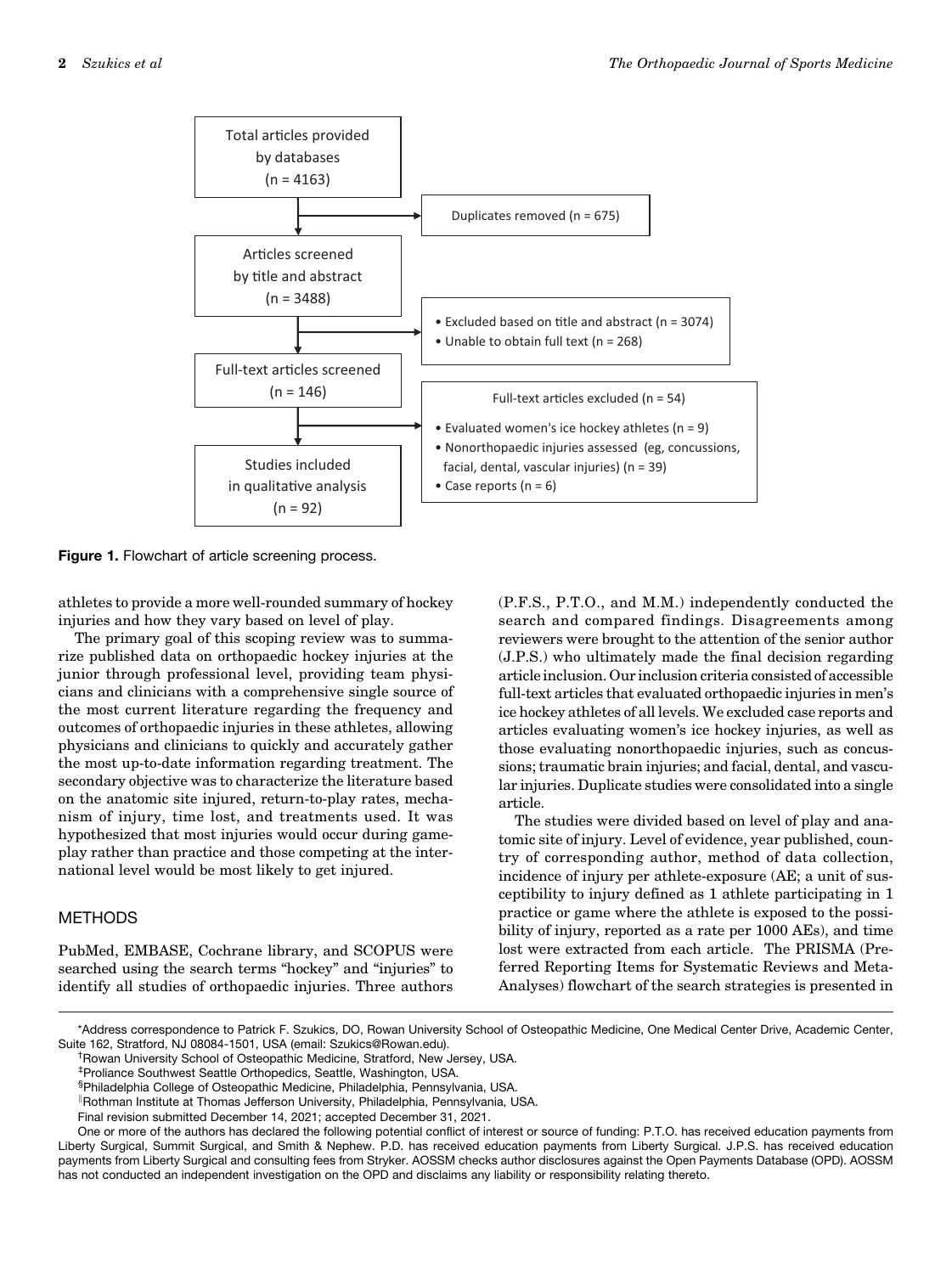

Figure 2. Number of studies based on anatomic site. No. of hand/wrist studies is 2.

[Figure 1.](#page-3-0) We identified 3488 studies via a database search, of which 92 articles met inclusion criteria. Figure 2 summarizes the articles based on anatomic site.

#### RESULTS

No evidence level 1 or 2 studies met our inclusion criteria ([Figure 3A\)](#page-5-0). The majority of studies were published between 2015 and 2020 [\(Figure 3B\)](#page-5-0), and 62% of the studies were published in the United States ([Figure 3C\)](#page-5-0). Most studies obtained their data via surveillance programs ([Table 1](#page-5-0)).

#### Nonanatomic-Specific Injuries

The overall injury rate for all levels of play was 19.68 per 1000 AEs (range, 4.9-68.5 per 1000 AEs) [\(Table 2\)](#page-6-0).# Professional European players had the highest overall injury rate with 68.5 per 1000 AEs, whereas collegiate athletes had the lowest at  $4.9$  per  $1000$  AEs.<sup>[25,41](#page-11-0)[,56,62](#page-12-0)</sup> Junior players were the most likely to get injured in games, while professional players outside of the United States were most likely to get injured in training.<sup>[16,30,38](#page-11-0)[,42,47](#page-12-0),[67,](#page-12-0)[84](#page-13-0)</sup> Overall, players were more likely to get injured during games compared with training, and forwards were more likely to get injured compared with defenseman and goalkeepers.\*\* Anterior Cruciate Ligament (ACL) injuries were found to have the most game-time missed in professional ice hockey players (Table  $(3)$ <sub>22,[46](#page-12-0)</sub>,[50,79,81](#page-12-0)

Donaldson et  $al<sup>14</sup>$  $al<sup>14</sup>$  $al<sup>14</sup>$  reviewed all NHL players between 2009 and 2012 and found that 50.9% of players missed at least 1 game, with most sustaining a leg/foot injury with salary loss of \$68.2 million. Lubbe et  $al^{49}$  $al^{49}$  $al^{49}$  found the number of games played in the first season after injury by NHL players was reduced significantly after hip arthroscopy (HA), noninstability shoulder arthroscopy, knee arthroscopy, and core muscle injury repair  $(P = .002, )$  $P = .009, P = .03, \text{ and } P = .01, \text{ respectively.}$ 

Mölsä et al,<sup>[62](#page-12-0)</sup> studying players in the Finnish Hockey League, found the injury rate per game increased from 54 per 1000 player-hours in the 1970s to 83 per 1000 playerhours in the 1990s, with an increasing risk as players aged. In the Superisligaen, Jørgensen and Smasal<sup>38[,68](#page-12-0)</sup> found the head to be most commonly injured, followed by the lower extremity (LE). The majority of LE injuries were ligamentous sprains seen most commonly in the ankle and muscu-lar strains seen most commonly in the thigh.<sup>[68](#page-12-0)</sup> In the Swedish Hockey League, most injuries occurred to the LE due to in-game trauma, with shoulder injuries being the most common upper extremity (UE) injury.[3,4](#page-11-0)[,48,67](#page-12-0)[,85](#page-13-0) One study examined injuries in the Asian Ice Hockey League and found players were 6.6 times more likely to sustain serious injuries in a game compared with in practice.<sup>[42](#page-12-0)</sup>

Between 2006 and 2013 in international competitions, Tuominem et al<sup>[86](#page-13-0)</sup> found the most commonly injured body part was the face, the knee for the LE, and the shoulder for the UE. Arenas with flexible boards and glass reduced the risk of injury by 29%. [86](#page-13-0) In the 2008 Olympic Games in Beijing, 20.4% of hockey athletes sustained an injury, with the majority occurring during gameplay due to contact with a stick/puck.[39](#page-11-0)

When examining collegiate athletes, researchers have reported most injuries occurred with collisions resulting in concussions followed by knee injuries.<sup>[1,25,](#page-11-0)[56](#page-12-0),[66](#page-12-0)</sup> This population had a lower rate of facial injuries compared with professional hockey players, which authors have hypothesized was due to the face shields required in college. $5$ 

For junior level hockey athletes, the most prevalent injuries were facial lacerations, acromioclavicular (AC) sprains, and knee injuries, most often due to collisions.<sup>[30](#page-11-0)[,65,76,77](#page-12-0)[,84,87](#page-13-0)</sup>

#### Intra-articular Hip Injuries

The rate of intra-articular hip injuries was 2.63 per 1000 AEs, with most occurring in a regular season game.<sup>[12,13,21,40](#page-11-0)</sup> Goalkeepers and older players were significantly more likely to have intra-articular hip pathology ( $P \leq .0001$ ).<sup>21</sup> The most frequent intra-articular hip pathology was labral tearing, followed by osteoarthritis, loose body, and femoroacetabular impingement  $(FAI).^{21}$ 

Asymptomatic Screening. Multiple studies found high rates of asymptomatic hip labral tears, acetabular retroversion, and cam-type morphology in NHL players, with cam-type morphology correlating with decreased hip range of motion and positive anterior impingement.<sup>[26](#page-11-0),[43,44](#page-12-0)</sup> Goalkeepers had the highest prevalence of cam-type deformity and the least acetabular coverage.<sup>[44](#page-12-0)</sup> Wörner et  $al<sup>91</sup>$  $al<sup>91</sup>$  $al<sup>91</sup>$  found that over one-half of Swedish professional hockey players reported hip and groin problems. Silvis et  $al^{82}$  $al^{82}$  $al^{82}$  found that  $64\%$  of asymptomatic American Hockey League players had magnetic resonance imaging (MRI) findings of hip pathology. Dalton et  $al<sup>13</sup>$  $al<sup>13</sup>$  $al<sup>13</sup>$  analyzed NCAA hockey athletes between 2009 and 2015 and found the most common diagnosis was a muscular strain in 1 of the 24 muscles that act on the hip/groin region. Multiple

<sup>#</sup> References [16](#page-11-0), [25, 30](#page-11-0), [38](#page-11-0), [41,](#page-11-0) [42](#page-12-0), [47, 48](#page-12-0), [55](#page-12-0), [56, 62](#page-12-0), [66, 67](#page-12-0), [84–87](#page-13-0) \*\*References [1](#page-11-0), [5](#page-11-0), [16](#page-11-0), [25, 30, 38](#page-11-0), [41](#page-11-0), [42, 47, 48](#page-12-0), [55](#page-12-0), [56, 62, 65–67](#page-12-0), [71](#page-12-0), [84–87](#page-13-0)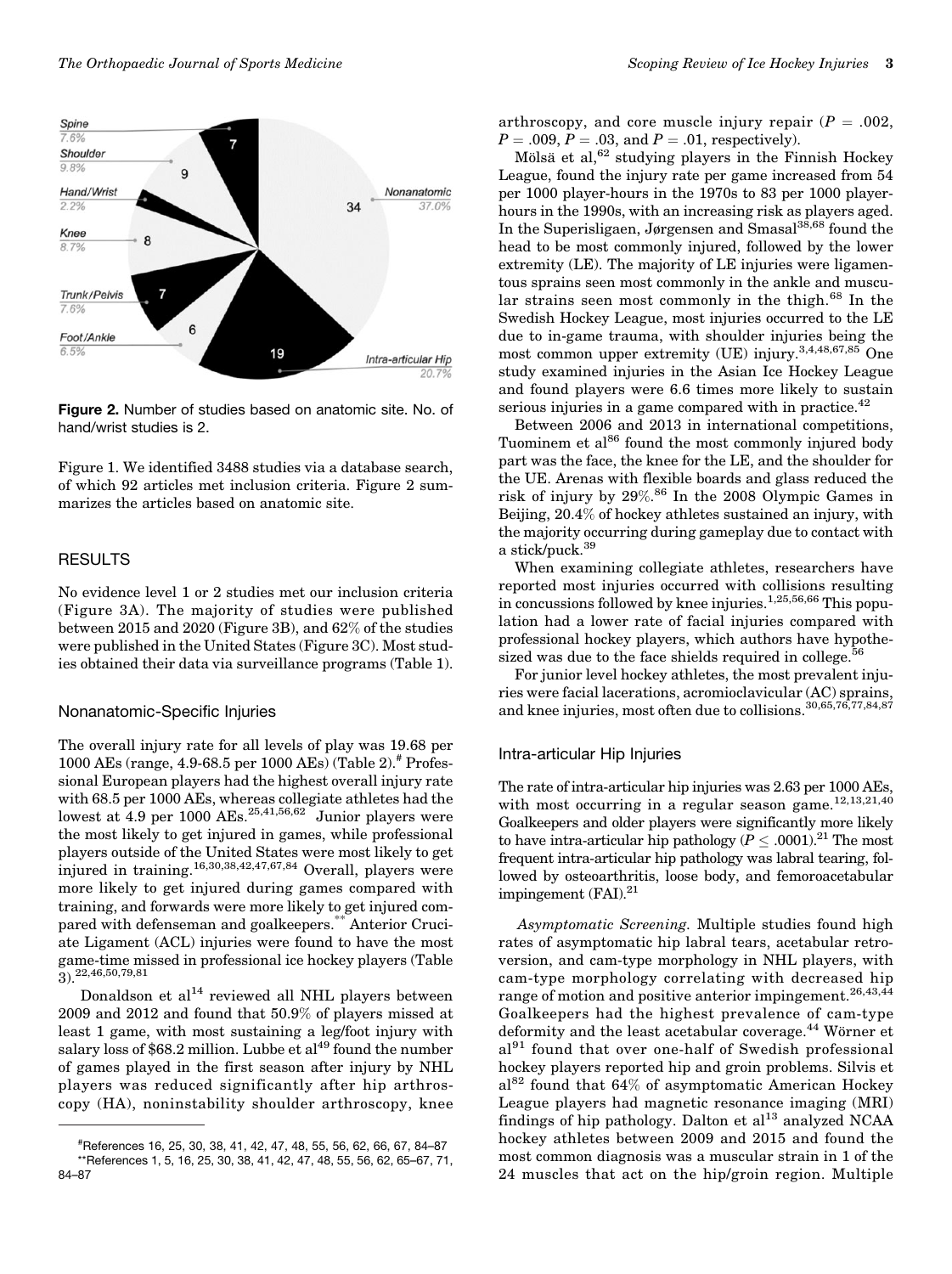<span id="page-5-0"></span>

Figure 3. Number of studies based on (A) level of evidence, (B) year of publication, and (C) country of publication. US, United States.

TABLE 1 Number of Studies Based on Method of Data Collection<sup>a</sup>

| Method of Data Collection                               | No. of Studies | References                                                                      |
|---------------------------------------------------------|----------------|---------------------------------------------------------------------------------|
| Surveillance programs (NHL ISS, NCAA ISP,<br>and CAIRS) | 23             | 1, 2, 11-13, 18-21, 27, 32, 33, 40, 41, 46, 52, 55, 57, 59, 66, 73, 81, 93      |
| League data                                             | 21             | 3, 4, 15, 23, 34, 38, 42, 45, 47, 54, 60-62, 64, 67, 68, 74, 75, 82, 85, 90, 91 |
| Individual team data                                    | 18             | 9, 22, 24, 25, 30, 35, 37, 48, 50, 51, 56, 65, 71, 79, 80, 84, 87               |
| Institutional data                                      | 15             | 7, 10, 26, 28, 29, 31, 36, 43, 44, 53, 69, 70, 88, 89, 92                       |
| Internet                                                |                | 5, 14, 16, 49, 58, 78, 83                                                       |
| Literature review                                       | 4              | 6, 17, 63, 72                                                                   |
| Olympic data                                            | 4              | 39, 76, 77, 86                                                                  |

a CAIRS, Canadian Athletic Injuries/Illness Reporting System; NCAA ISP, National Collegiate Athletic Association Injury Surveillance Program; NHL ISS, National Hockey League Injury Surveillance System.

studies have demonstrated that most collegiate injuries were noncontact, causing  $<$  24 hours of time lost.<sup>[12,40](#page-11-0)</sup> Ayeni et al<sup>[6](#page-11-0)</sup> found that junior hockey athletes were more likely to have radiographic findings of cam but not pincer impingement compared with nonathletes.

Hip Arthroscopy. Schallmo et al<sup>[78](#page-12-0)</sup> found that NHL players returned to sport at a significantly greater rate

compared with National Basketball Association, National Football League, and Major League Baseball (MLB) athletes after HA ( $P = .048$ ). NHL players had a significant decrease in performance 1 season after surgery as compared with their baseline  $(P = .002)$ .<sup>[78](#page-12-0)</sup> Sochacki et al<sup>[83](#page-12-0)</sup> studied 70 NHL players who underwent HA for FAI between 2000 and 2016 and found 90% of athletes returned to sport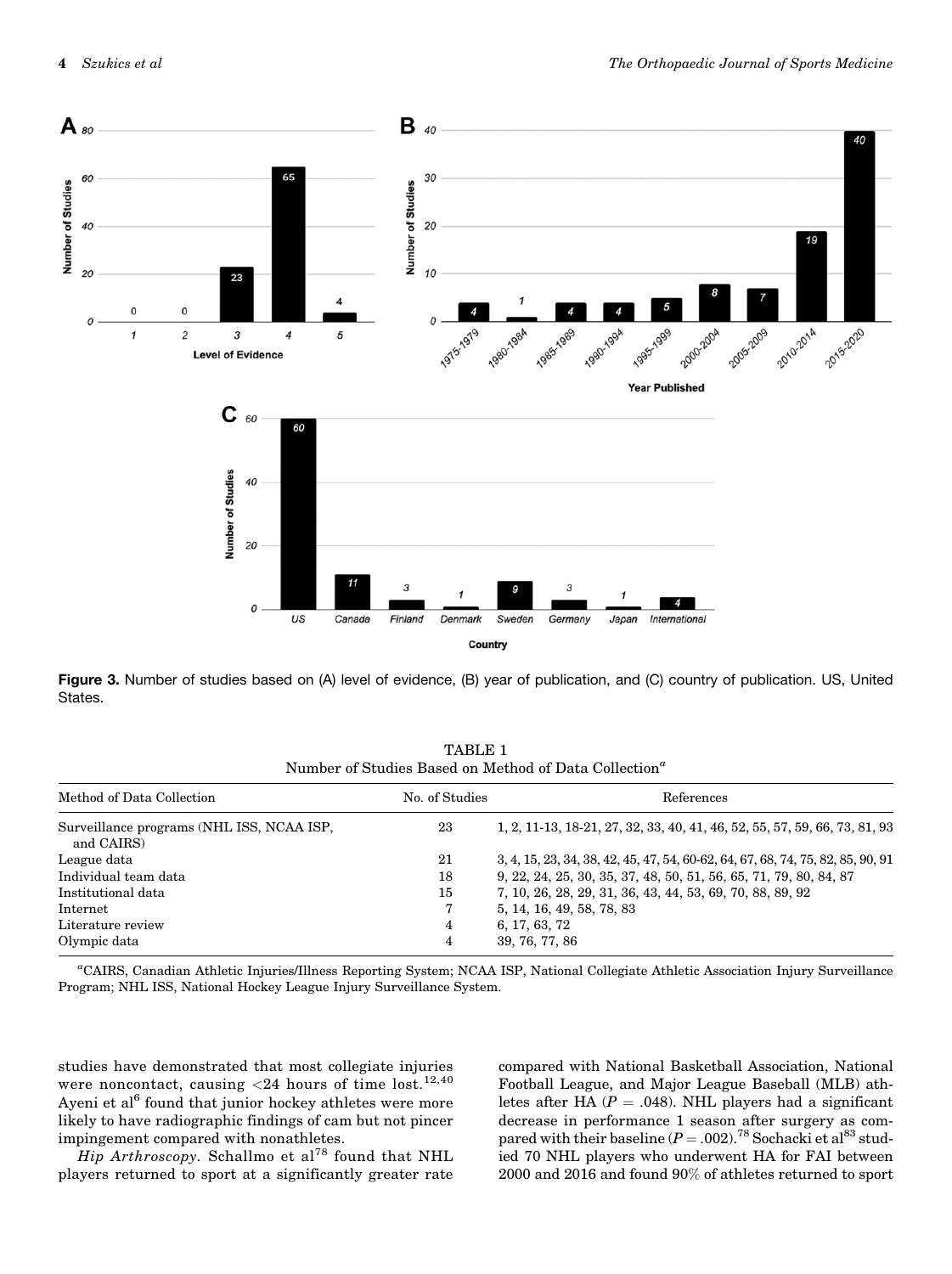<span id="page-6-0"></span>

|                                  |                            | No. of Injuries      |                     |                         |  |
|----------------------------------|----------------------------|----------------------|---------------------|-------------------------|--|
| Lead Author (Year)               | Player Cohort              | Per 1000 AEs         | Per 1000 Game-Hours | Per 1000 Training-Hours |  |
|                                  |                            | Nonanatomic Specific |                     |                         |  |
| McKay (2014) <sup>55</sup>       | <b>NHL</b>                 | 15.6                 | 49.4                |                         |  |
| Donskov $(2019)^{16}$            | <b>NHL</b>                 |                      | 64.5                |                         |  |
| Mölsä (2000) <sup>62</sup>       | Professional European      | 68.5                 |                     |                         |  |
| Jørgensen $(1986)^{38}$          | Professional European      |                      | 38                  | 1.5                     |  |
| Tegner (1991) <sup>85</sup>      | Professional European      |                      | 53                  |                         |  |
| Lorentzon $(1988)^{48}$          | Professional European      |                      | 78.4                | 1.4                     |  |
| Pettersson (1993) <sup>67</sup>  | Professional European      |                      | 74.1                | 2.6                     |  |
| Kuzuhara $(2009)^{42}$           | Professional Asian         |                      | 74.3                | 11.2                    |  |
| Tuominem $(2015)^{86}$           | International              |                      | 52.1                |                         |  |
| Lorentzon $(1988)^{47}$          | International              |                      | 79.2                |                         |  |
| Donskov $(2019)^{16}$            | Collegiate (Canada and US) |                      | 16.85               |                         |  |
| Kerr $(2015)^{41}$               | Collegiate (Canada and US) | 9.5                  |                     |                         |  |
| Flik $(2005)^{25}$               | Collegiate (Canada and US) | 4.9                  | 13.8                | 2.2                     |  |
| Agel $(2010)^1$                  | Collegiate (Canada and US) |                      | 18.7                | 2.2                     |  |
| McKnight (1992) <sup>56</sup>    | Collegiate (Canada and US) | 10.2                 | 14.2                | 2.52                    |  |
| Pelletier $(1993)^{66}$          | Collegiate (Canada and US) |                      | 19.95               |                         |  |
| Donskov $(2019)^{16}$            | Junior                     |                      | 80.4                |                         |  |
| Stuart (1995) <sup>84</sup>      | Junior                     | 9.4                  | 96.1                | 3.9                     |  |
| Tuominem $(2015)^{86}$           | Junior                     |                      | 39.8                |                         |  |
| Gröger $\left(2001\right)^{30}$  | Junior                     |                      | 46.8                |                         |  |
|                                  |                            | Intra-articular Hip  |                     |                         |  |
| Epstein $(2013)^{21}$            | <b>NHL</b>                 |                      | 1.81                |                         |  |
| Dalton $(2016)^{13}$             | Collegiate (Canada and US) | 1.03                 |                     |                         |  |
| Kerbel $(2018)^{40}$             | Collegiate (Canada and US) | 3.43                 |                     |                         |  |
| $\mathrm{Cruz}\; (2019)^{12}$    | Collegiate (Canada and US) | 3.43                 |                     |                         |  |
|                                  |                            | Trunk/Pelvis         |                     |                         |  |
| Tyler (2002) <sup>88</sup>       | NHL                        |                      | $3.2\,$             |                         |  |
|                                  |                            | Knee                 |                     |                         |  |
| Longstaffe $\rm (2020)^{46}$     | <b>NHL</b>                 |                      | 0.2                 |                         |  |
| Agel $(2016)^2$                  | Collegiate (Canada and US) | 0.03                 |                     |                         |  |
| Grant $(2013)^{28}$              | Collegiate (Canada and US) | 0.44                 |                     |                         |  |
|                                  |                            | Foot/Ankle           |                     |                         |  |
| Roos $\left( 2017\right) ^{73}$  | Collegiate (Canada and US) | 0.15                 |                     |                         |  |
| Mauntel $(2017)^{52}$            | Collegiate (Canada and US) | 0.11                 |                     |                         |  |
|                                  |                            | Shoulder             |                     |                         |  |
| Hibberd $(2016)^{33}$            | Collegiate (Canada and US) | 0.64                 |                     |                         |  |
| Melvin $(2018)^{57}$             | Collegiate (Canada and US) |                      | 7.33                | 0.83                    |  |
| Gil $\left(2018\right)^{27}$     | Collegiate (Canada and US) | 0.06                 |                     |                         |  |
|                                  |                            | Spine                |                     |                         |  |
| Zupon $\left( 2018\right) ^{93}$ | Collegiate (Canada and US) | 0.56                 |                     |                         |  |
|                                  |                            |                      |                     |                         |  |

TABLE 2 Overall Injury Rate by Anatomic Site and Level of Play<sup>a</sup>

a AEs, athlete-exposures; NHL, National Hockey League; US, United States.

at an average of 6.8 months, with 1-year NHL career survival rate being 84.4%. Matched control players had significantly longer careers compared with those who had surgery  $(P = .00002)$ .<sup>[83](#page-12-0)</sup> Menge et al<sup>[58](#page-12-0)</sup> found that, in 60 NHL players undergoing HA for FAI, 67% continued to play professionally a minimum of 5 years after HA, with career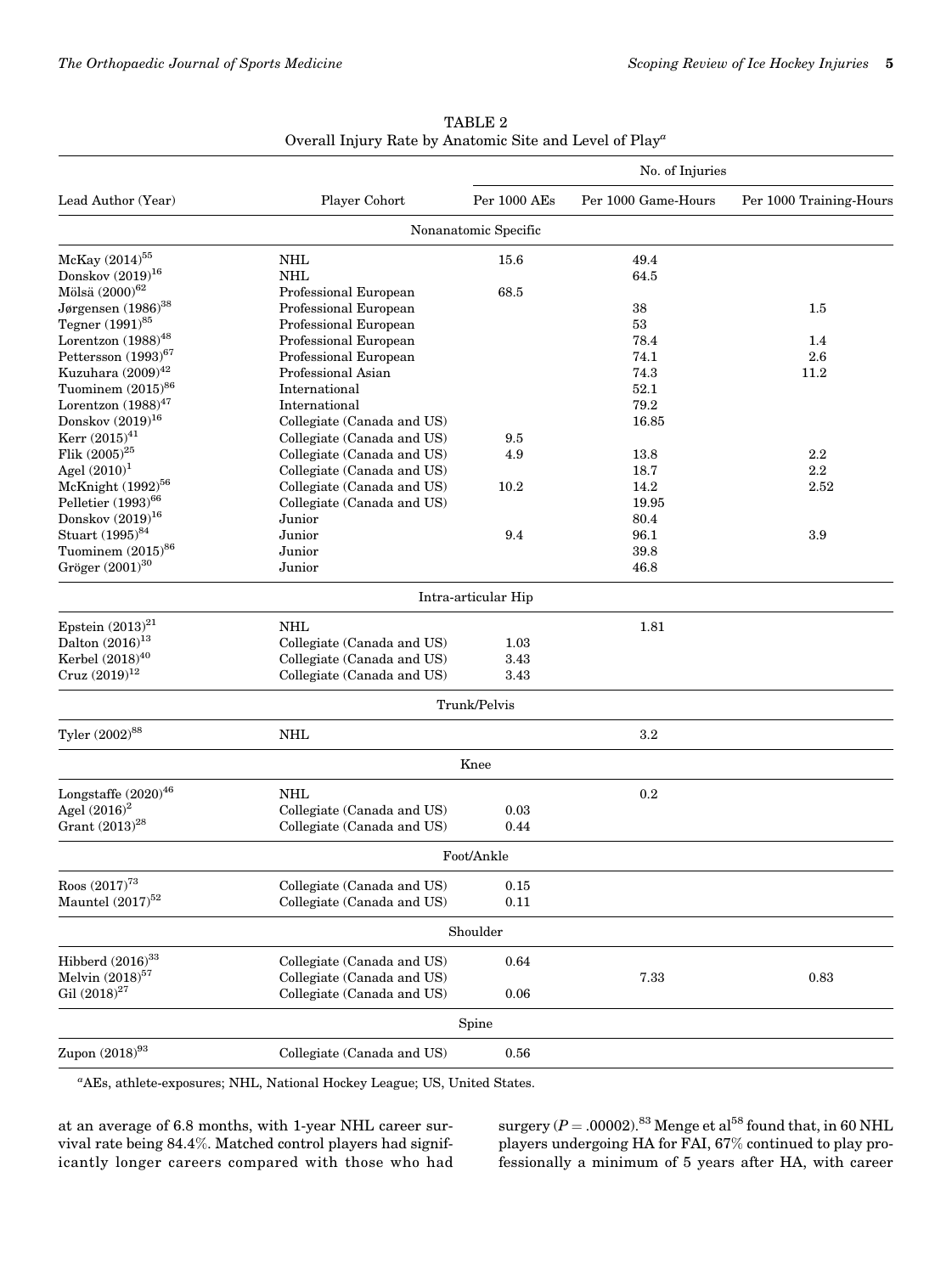| Injury                               | Lead Author (Year)                                                                                                                                    | Player Cohort                                                      | Average Game-Time<br>Missed, wk      |
|--------------------------------------|-------------------------------------------------------------------------------------------------------------------------------------------------------|--------------------------------------------------------------------|--------------------------------------|
|                                      | Intra-articular Hip                                                                                                                                   |                                                                    |                                      |
| General intra-articular hip injuries | Epstein $(2013)^{21}$<br><b>NHL</b><br>Wörner $(2020)^{91}$<br>Other professional leagues (Swedish)                                                   |                                                                    | 6.17<br>$\overline{2}$               |
| Hip arthroscopy for FAI              | Schallmo $(2018)^{78}$<br>Sochacki (2019) <sup>83</sup><br>Philippon (2007) <sup>69</sup><br>Bizzini $(2007)^9$                                       | <b>NHL</b><br><b>NHL</b><br><b>NHL</b><br>International/Olympics   | 23.4<br>29.1<br>23.8<br>47           |
|                                      | Knee                                                                                                                                                  |                                                                    |                                      |
| ACL<br>Arthroscopic microfracture    | Longstaffe $(2020)^{46}$<br>Erickson $\left(2014\right)^{22}$<br>Mai $\left(2017\right)^{50}$<br>Sikka (2016) <sup>81</sup><br>Schallmo $(2018)^{79}$ | <b>NHL</b><br><b>NHL</b><br><b>NHL</b><br><b>NHL</b><br><b>NHL</b> | 58.1<br>54.6<br>60.2<br>68.6<br>60.2 |
|                                      | Foot/Ankle                                                                                                                                            |                                                                    |                                      |
| High ankle sprains                   | Mollon $(2019)^{59}$<br>Wright $(2004)^{92}$                                                                                                          | <b>NHL</b><br><b>NHL</b>                                           | 6.4<br>3.1                           |
|                                      | Shoulder                                                                                                                                              |                                                                    |                                      |
| Clavicle fractures<br>Labral tears   | Hebert-Davies (2018) <sup>32</sup><br>Rangavajjula $(2016)^{72}$                                                                                      | <b>NHL</b><br><b>NHL</b>                                           | 15.2<br>30.1                         |
|                                      | Spine                                                                                                                                                 |                                                                    |                                      |
| <b>ACDF</b><br>Spondylolysis         | Watkins $(2018)^{90}$<br>Mai (2018) <sup>51</sup><br>Donaldson $(2014)^{15}$                                                                          | <b>NHL</b><br><b>NHL</b><br>Juniors                                | 66.5<br>31.7<br>8                    |

TABLE 3 Average Game Time Missed by Anatomic Site and Level of Play<sup>a</sup>

a ACDF, anterior cervical diskectomy and fusion; ACL, anterior cruciate ligament; FAI, femoroacetabular impingement; NCAA, National Collegiate Athletic Association; NHL, National Hockey League.

length correlating with age at time of surgery. Philippon et al<sup>[69](#page-12-0)</sup> studied 24 professional hockey players who underwent HA for FAI and found that 23 returned to sport. The average time to return to training was 3.4 months, with the average modified Harris Hip Score improving from 70 to 95.<sup>[70](#page-12-0)</sup> McDonald et al<sup>[53,54](#page-12-0)</sup> reviewed 17 NHL athletes who underwent arthroscopic microfracture of the hip and found 82% of athletes returned to play with no change in performance measures.

Bizzini et al<sup>[9](#page-11-0)</sup> followed 5 Swiss national athletes who underwent open surgery for FAI and found average return to gameplay was 9.6 months, with 2 athletes unable to return to their previous level of play.

#### Trunk and Pelvic Injuries

Groin and Abdominal Strains. Emery et  $al^{20}$  $al^{20}$  $al^{20}$  found an increasing injury rate of groin and abdominal strains in NHL players from 12.99 per 100 players per year in the 1991 season to 19.87 per 100 players in the 1997 season.

The majority of injuries were noncontact adductor strains, with a 23.5% recurrence rate.<sup>[20](#page-11-0)</sup> The mean time lost from abdominal injuries was significantly greater compared with groin injuries, which the authors hypothesized was due to abdominal injuries requiring surgery more often compared with groin injuries ( $P = .0058$ ).<sup>[20](#page-11-0)</sup> Groin injuries were more common in those who completed <18 offseason training sessions and those with an adductor strength  $<80\%$  of their abductor strength.<sup>[19](#page-11-0),[88](#page-13-0),[89](#page-13-0)</sup> Eckard et al<sup>[18](#page-11-0)</sup> found, via the NCAA Injury Surveillance Program, that both hip flexor and adductor strains were often from noncontact injuries, resulting in  $\langle 24 \rangle$  hours of gametime loss, with hip flexor strains more likely to be recurrent.

Core Muscle Injuries. All NHL players who underwent repair of the external oblique aponeurosis returned to play without complications, although most had decreased assists and games played versus a control group.<sup>[10,36,37](#page-11-0)</sup> Players with  $\leq$ 6 seasons played were likely to play significantly fewer games in the following 2 seasons postoperatively compared with controls  $(P = .01)^{37}$  However, players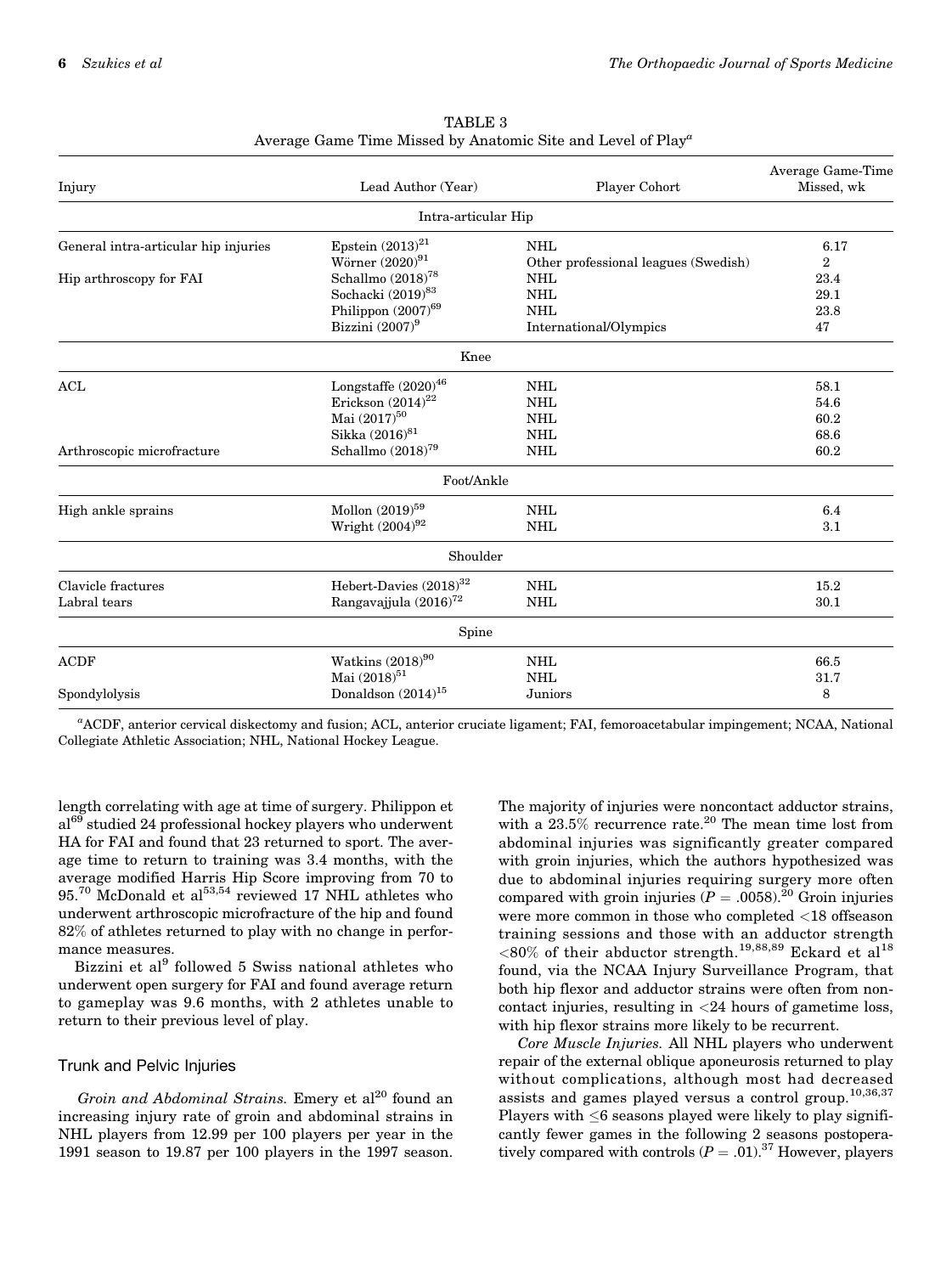$with \ge$  seasons had significantly decreased games played and performance in the following 2 seasons postoperatively compared with controls  $(P=.03).^{37}$ 

#### Foot and Ankle Injuries

Fractures. Baker et al<sup>[7](#page-11-0)</sup> found 27 bony injuries in 31 NHL athletes via MRI, with 10 being occult fractures. Direct impact injury was more likely to cause a bony injury, usu-ally occurring in the medial foot or ankle.<sup>[7](#page-11-0)</sup>

Sprains. Mollon et  $al^{59}$  $al^{59}$  $al^{59}$  prospectively evaluated high ankle sprains in NHL athletes between 2006 and 2012 and found 81% of these injuries caused an average of 8 games missed. A retrospective review of MRI scans revealed that 62% had complete tears to the anterior inferior tibiofibular ligament, 24% had high-grade partial tears of the anterior inferior tibiofibular ligament, and 43% had a partially torn posterior inferior tibiofibular ligament.<sup>[59](#page-12-0)</sup> Wright et al<sup>[92](#page-13-0)</sup> evaluated 2 NHL teams over a 10-year period and found 14 players were diagnosed with syndesmosis sprains and 5 players were diagnosed with lateral ankle sprains with a mean time to return to games of 45 and 1.4 days, respec-tively. In NCAA athletes, Roos et al<sup>[73](#page-12-0)</sup> found most lateral ligament ankle sprains occurred during gametime due to contact. Crowley et al<sup>[11](#page-11-0)</sup> examined foot and ankle injuries in NCAA athletes and found that 87% occurred during the regular season, with the most common injury being foot contusions. High ankle sprains accounted for the most severe time loss (>14 days), while foot contusions accounted for the most moderate time lost  $(<\!14$  days).  $^{11}$  $^{11}$  $^{11}$ Mauntel et  $al^{52}$  $al^{52}$  $al^{52}$  examined high ankle sprains in collegiate hockey athletes and found that 69% of injuries occurred during competition.

#### Knee Injuries

Anterior Cruciate Ligament Injuries. Longstaffe et al<sup>46</sup> reviewed the NHL database between the 2006 and 2016 seasons and found 67 ACL tears among NHL players, with forwards being most susceptible. Compared with controls, NHL athletes with ACL tears had a significant decrease in performance, with no difference in games/seasons played after injury ( $P = .001$ ).<sup>[46](#page-12-0)</sup> Erickson et al<sup>[22](#page-11-0)</sup> examined 36 NHL athletes undergoing ACL reconstruction (ACLR) between 1990 and 2013 and found a 97% return to the NHL at a mean of 7.8 months. Length of career after ACLR was 4.47 years, with a  $2.5\%$  revision rate.<sup>22</sup> There was no significant difference in performance after ACLR when compared with preinjury performance ( $P = .056$ ).<sup>[22](#page-11-0)</sup> Sikka et al<sup>[81](#page-12-0)</sup> examined ACL injuries in 47 NHL players between 2006 and 2010 and found the average postoperative performance/career length after ACLR was significantly less compared with controls (players without ACL tears matched via those who entered the league within 2 years and were drafted within 2 rounds with similar performance, years of experience, age, height, and weight; 2.8 vs 4.4 years;  $P =$ .004); 8.5% of players had a failure of ACLR with an overall 20% reoperation rate, 10.6% of players did not return to play, and 8.5% of players were unable to return to play for a full season.<sup>[81](#page-12-0)</sup> Mai et al<sup>[50](#page-12-0)</sup> examined professional athletes

in the NHL, National Football League, National Basketball Association, and MLB and found NHL players had higher return to play (95.8% vs 83.4%), shorter average recovery time (258 days vs 367 days), and smallest decrease in performance the season after ACLR compared with all other athletes.

Other Knee Injuries. Schallmo et al<sup>[79](#page-12-0)</sup> examined professional athletes in multiple American sports who underwent knee microfracture and found only NHL and MLB players to have  $100\%$  return-to-play rates. Lian et al $^{45}$  $^{45}$  $^{45}$  evaluated the prevalence of patellar tendinitis in Norwegian professional athletes and found an overall prevalence of 13% in hockey athletes. Hockey players were least symptomatic of all athletes, owing to the lack of jumping required in hockey.<sup>[45](#page-12-0)</sup> Grant et al<sup>[28](#page-11-0)</sup> followed a single varsity NCAA hockey team between 2003 and 2011 and found 13 MCL injuries in 10 athletes, with an overall injury rate of 0.44 per 1000 AEs. The majority were Grade 2 sprains due to contact, and the grade of injury correlated with time lost from play.[28](#page-11-0)

#### Hand and Wrist Injuries

Greditzer et al<sup>[29](#page-11-0)</sup> reported a prevalence of 81% of os styloideum in NHL players, which was significantly increased when compared with the other population  $(P < .001)$ . Rovere et al<sup>[75](#page-12-0)</sup> examined "gamekeeper's thumb" sustained from fighting in minor league players between 1973 and 1975 and found all hockey players were treated successfully with a thumb spica cast, resulting in no residual thumbindex pinch instability or time lost secondary to injury.

#### Shoulder Injuries

Screening via MRI. Hacken et  $al^{31}$  $al^{31}$  $al^{31}$  reported MRI findings on 25 asymptomatic hockey players and demonstrated labral tears in 25%, with 75% found in the nondominant stick hand. The authors reported 8% of AC joint abnormalities without separation, with 75% of these abnormalities in the dominant shoulders; 6% of athletes had rotator cuff tears.<sup>[31](#page-11-0)</sup> Shoulder pathology overall was significantly more common in the dominant shoulder  $(P = .021).^{31}$  $(P = .021).^{31}$  $(P = .021).^{31}$  In contrast, Dwyer et  $al^{17}$  $al^{17}$  $al^{17}$  reported MRI findings of 24 NHL players who sustained traumatic injury with description of acute subluxation or dislocation. They found 75% of players had Bankart lesions, 54.2% had a Hill-Sachs lesion, 20.8% had a Type 2 superior labrum anterior to posterior tear, and 8.3% had isolated posterior labral tears; 12.5% of players had a glenoid bony defect, all of which were <25% of the anteroinferior glenoid.<sup>[17](#page-11-0)</sup>

Nonspecific Shoulder Injuries. Gil et al<sup>[27](#page-11-0)</sup> reported an incidence of 0.60 per 10,000 AEs for operative UE injuries in collegiate athletes. Similarly, Melvin et  $a^{57}$  $a^{57}$  $a^{57}$  found the most commonly injured positions were forward (55.1%) and defenseman (29.7%). The shoulder was the most common site injured (54.4%), followed by the hand and wrist (18.9% and  $13.8\%$ , respectively).<sup>[57](#page-12-0)</sup> The most common injuries were sprains (40.4%), contusions (19.9%), and fractures (9.5%).<sup>[57](#page-12-0)</sup>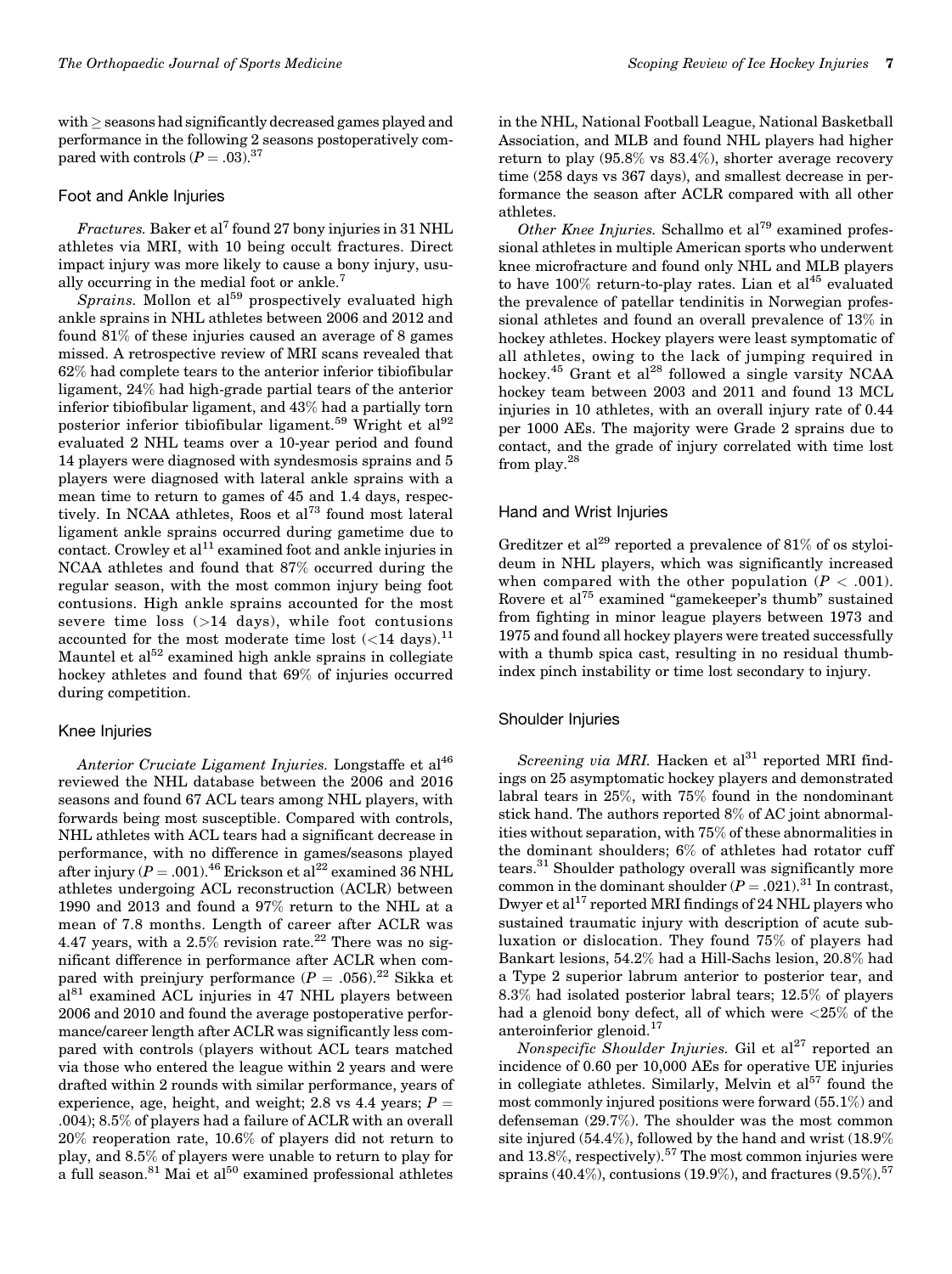The most common UE injury was partial or complete AC joint sprains, most frequently from in-game contact.<sup>[57](#page-12-0)</sup>

Clavicle and AC Joint Pathology. Norfray et  $a^{63}$  $a^{63}$  $a^{63}$  analyzed clavicle radiographs of 77 NHL players and found 8 ligamentous injuries, with 6 AC joint subluxations and 2 AC joint dislocations, and 2 players with distal clavicle fractures. Follow-up radiographs demonstrated coracoclavicular ligament calcifications in 2 players with dislocation, 1 player after distal clavicle surgical excision after failed nonoperative treatment of AC joint subluxation, and 1 player with posttraumatic osteoarthritis.<sup>[63](#page-12-0)</sup> Hebert-Davies and Agel $^{32}$  reported average time from injury to return to play after clavicle fracture was 65.0 and 97.6 days for operative and nonoperative treatment, respectively, although this finding was not found to be statistically significant. Hib-berd et al<sup>[33](#page-11-0)</sup> examined AC joint sprains in collegiate athletes and found the most commonly injured positions were forwards (57.5%) and defenseman (29.1%), with 37.9% of these sprains resulting in no time lost, whereas 11.1% of these sprains were diagnosed as severe (defined as >3 weeks' time lost or season ending).

Glenohumeral Instability. Hovelius<sup>[34](#page-11-0)</sup> examined 63 Swedish hockey players with shoulder dislocations and found all players were <30 years of age at the first dislocation, with recurrence rates of 90% in players <20 years of age and 50% in players >25 years of age. Rangavajjula et  $al^{72}$  $al^{72}$  $al^{72}$  reported on 11 NHL players who returned to play at an average of 4.3 months after arthroscopic labral repair. No significant difference was found regarding hand dominance or performance after return to play  $(P=.632).^{72}$  $(P=.632).^{72}$  $(P=.632).^{72}$ 

#### Spine Injuries

Other Injury Characteristics. Zupon et  $al^{93}$  $al^{93}$  $al^{93}$  found most spine injuries in NCAA athletes occurred in competition, and 65.9% resulted in no time lost from play. In games, 39.2% of injuries occurred in the cervical spine, and 40.0% occurred in the lumbar spine, with the majority of the injuries being classified as pain or spasms.[93](#page-13-0) The most common injury mechanism in games was contact and in training was noncontact  $(33.3\%)$  or overuse  $(21.9\%)$ .<sup>[93](#page-13-0)</sup> Fett et al<sup>[24](#page-11-0)</sup> showed a significantly higher prevalence of back pain in German hockey players compared with all other German athletes  $(P = .018)$ .

 $Cervical$  Spine. Mai et al $^{51}$  $^{51}$  $^{51}$  reported on NHL players treated operatively for cervical disc herniation and showed no significant decrease in performance postoperatively  $(P =$ .41). For NHL players undergoing anterior cervical diskect-omy and fusion (ACDF), Watkins et al<sup>[90](#page-13-0)</sup> reported radiographic union at an average of 7.3 months.

Lumbar Spine. NHL players with lumbar disc herniations had a >80% return-to-play rate at an average of 2.9 years after diagnosis, with a significant decrease in games played and performance  $(P < .05)^{35,80}$  $(P < .05)^{35,80}$  $(P < .05)^{35,80}$  $(P < .05)^{35,80}$  Those treated nonoperatively returned to sport at a greater rate and played more games, but they had a significant decrease in performance compared with those treated surgically  $(P < .02).$ <sup>[80](#page-12-0)</sup> Donaldson<sup>15</sup> examined junior hockey players with low back pain and found 44% of players had evidence of lumbar spondylolysis. The level of spondylolysis occurred

predominantly at L5 (55%), followed by L4 (36%).<sup>[15](#page-11-0)</sup> Spondylolysis occurred on the same side as the player's shooting side in 73% of cases and most commonly in forwards  $(67\%)$ .<sup>15</sup> Return to play averaged 8 weeks, with 96% of athletes continuing to play at an elite level ranging from juniors to professional.<sup>[15](#page-11-0)</sup>

#### **DISCUSSION**

To the best of the authors' knowledge, this is the first scoping review to examine the range of hockey injuries from all levels of elite athletes, from junior through professional level. Not only were most injuries sustained during game play, but there was also an increased risk of facial or head/ neck injuries in the professional leagues. Most studies focused on nonanatomic-specific injuries, followed by intra-articular hip injuries, with the majority having level 4 evidence.

Based on injury rates seen per AE, most injuries occurred in games compared with training.†† Gameplay, regardless of level, lends itself to producing more injuries due to the higher speed of play and increased rates of body checking as compared with practice, where portions of play are often dedicated to skill-specific training and installation of offensive and defensive sets. The highest injury rates were seen in athletes at the international or junior level, while the lowest rates were seen in collegiate athletes.‡‡ This low rate of injuries among collegiate athletes is likely related to the rules regarding allowable contact. In collegiate hockey, body checking, or the act of the player physically using the body first to deliberately cause collisions, is strictly forbidden. Contrarily, there are more liberal rules in professional leagues with respect to body checking and player-to-player contact, yielding higher injury rates.

The highest injury rates seen in training were in those competing in professional Asian leagues, followed by those at the junior level, likely due to the demanding and rigorous training schedules these athletes must endure to stay competitive at such a high level. $42,84$  $42,84$  Athletes in professional European leagues were least likely to get injured during practice.<sup>[38,](#page-11-0)[48](#page-12-0),[67](#page-12-0)</sup> The majority of studies reported that the most common injuries were facial injuries, followed by LE injuries, especially in professional players.§§ Collegiate athletes had comparatively lower rates of facial injuries, likely due to the required use of face shields.<sup>[56](#page-12-0)</sup> This disparity in facial injuries when comparing collegiate athletes with others does obviate the question of whether or not protective shields (full or half) should be required among the professional leagues. However, most facial injuries (nonconcussion injuries) sustained are minor in nature and do not account for missed games. $47$  In addition, there would likely be player opposition to such a proposed change because of some athletes' perceived decrease in visibility with either a half or full shield as compared with no shield.

<sup>&</sup>lt;sup>††</sup>References [1, 5](#page-11-0), [25, 38, 41](#page-11-0), [42, 47](#page-12-0), [56, 67, 71](#page-12-0), [84, 87](#page-13-0)<br><sup>‡‡</sup>References [1, 16](#page-11-0), [25](#page-11-0), [30, 41](#page-11-0), [47, 56](#page-12-0), [66](#page-12-0), [84, 86](#page-13-0), [87](#page-13-0)

<sup>§§</sup>References [3, 4](#page-11-0), [38,](#page-11-0) [42, 47](#page-12-0), [68, 74](#page-12-0), [85–87](#page-13-0)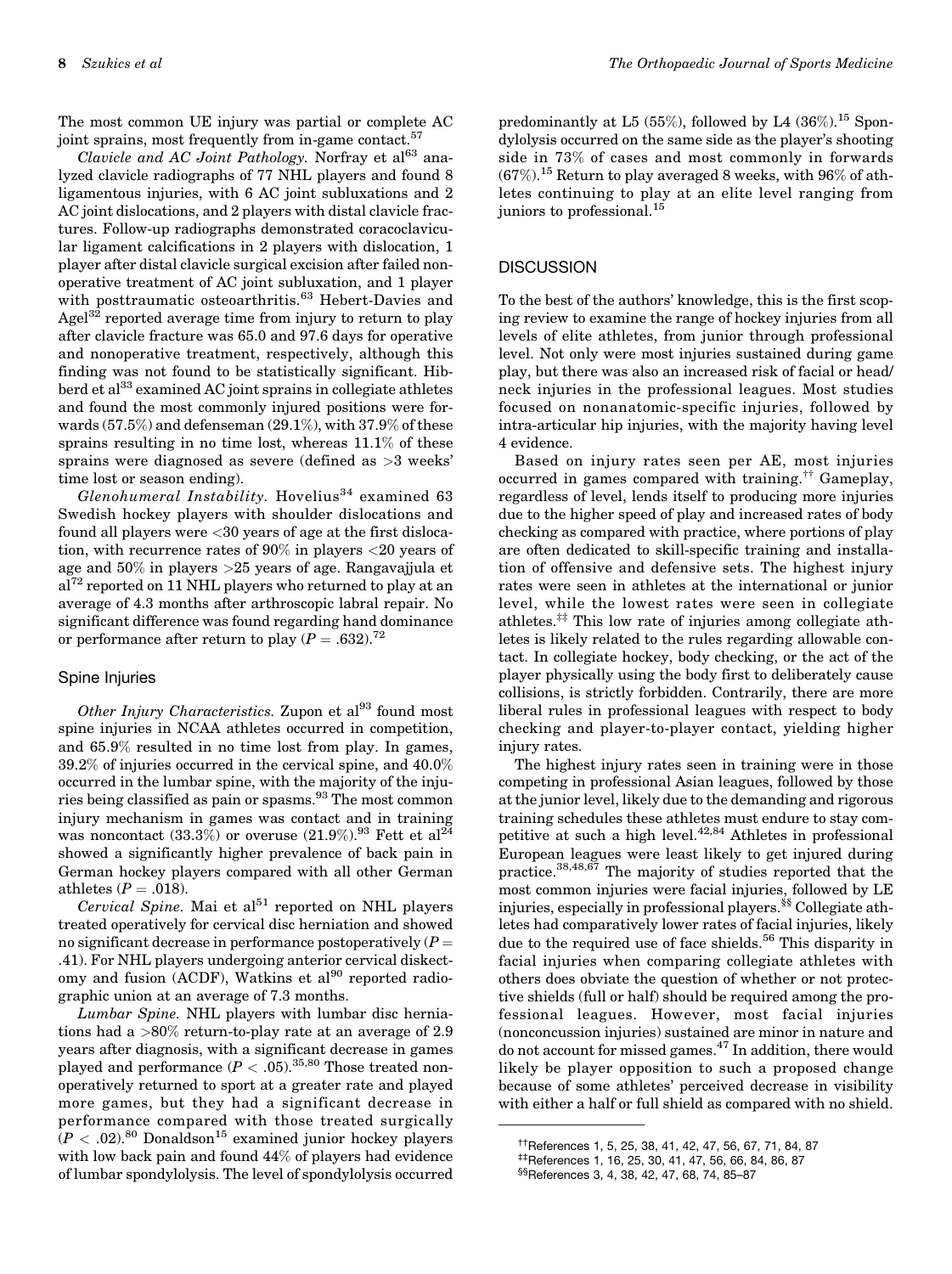Another significant difference in professional leagues that can result in an increase in facial injuries is fighting. Although fighting is met with subsequent penalization for both parties in professional leagues, the act of fisticuffs is neither forbidden nor immediately stopped by the referees.

The most common LE injury was the knee, whereas in the UE, it was the shoulder.<sup>[57,](#page-12-0)[86](#page-13-0)</sup> Players' shoulders are often the first thing that is contacted by either another player or when up against the boards, resulting in a high rate of injury to this anatomic area. In addition, older players were more likely to get injured, likely due to loss of conditioning/reduced peak performance or from years of prolonged exposure to physical contact due to the nature of the sport.  $19,2\overline{1},61$  $19,2\overline{1},61$ 

The most commonly injured position was forwards, fol-lowed by defenseman then goalkeepers.<sup>[38,](#page-11-0)[42,46,48,56,65,66,71](#page-12-0)</sup> Forwards are injured most commonly due to the elevated speed with which they play, and they are also commonly of smaller stature as compared with the defenseman against whom they are competing. Also, forwards are more commonly the position that receives a body check to disengage them from the puck as opposed to the defensive player who typically initiates contact. Interestingly, arenas with flexible boards and glass have reduced the risk of injury by 29%. [86](#page-13-0) This finding is not only interesting but also provides initial evidence that ice hockey rinks should be fitted with flexible boards and glass throughout all of levels of play. This is certainly an area where future research should focus to facilitate injury reduction especially at levels where checking into the boards is allowed.

For hip injuries, hockey athletes had an increased incidence of cam but not pincer deformity, and goalkeepers had the highest prevalence of intra-articular hip pathology.[6,21](#page-11-0)[,43,44](#page-12-0) The most frequent intra-articular hip pathology was a labral tear. Over 90% of athletes returned to sport after arthroscopic hip surgery at an average of 6.8 months with no decrease in postoperative performace.[21](#page-11-0),[58,](#page-12-0)70,[78](#page-12-0),[83](#page-12-0) Hip flexor/adductor strains are common injuries, frequently resulting in <24 hours of game time lost, although hip flexor strains were more likely to be recurrent.<sup>[18](#page-11-0)</sup>

Trunk/pelvic injuries are a common yet preventable injury, as athletes who performed more off-season training sessions or implemented a preseason exercise program were less likely to sustain trunk injuries.<sup>[20](#page-11-0)[,88](#page-13-0),[89](#page-13-0)</sup> Understanding this fact can play a critical role in hockeyspecific training programs that focus on core/trunk training. Providing a preseason focus on strengthening this area will serve to limit the incidence of these preventable injuries and thus decrease games/practices missed. However, regardless of preseason training, these injuries will occur due to the contact nature of hockey and the rotational forces present in the trunk/core musculature. It is important to note that, for those athletes with core injuries that did require surgical repair, 80% returned to sport, although their performance overall decreased.<sup>[10,36,37](#page-11-0)</sup>

We found that ACL injuries occurred with less frequency as compared with other hockey injuries, likely owing to the lack of both jumping and hard pivoting in hockey compared with other sports. Those hockey athletes who did sustain ACL tears were likely to be forwards because of the increased speed and sudden change of direction necessitated by this position[.46](#page-12-0) ACLR in hockey players is a more successful procedure compared with ACLR in athletes of other sports, with hockey athletes having a higher return to play and shorter recovery rate.<sup>[22](#page-11-0)[,50](#page-12-0)</sup> However, after ACLR, hockey players had decreased performance with a shorter length of career compared with healthy controls.<sup>[46,50,81](#page-12-0)</sup> Knee microfracture was also found to be a successful procedure, with hockey athletes returning to play at a higher rate compared with athletes in other sports.<sup>7</sup>

Our results indicated that the most common shoulder injury was an AC joint sprain secondary to direct contact, although studies were conflicted about whether hand dom-inance is a factor.<sup>[17,31,33](#page-11-0),[57](#page-12-0)</sup> For clavicle fractures, hockey athletes treated operatively returned to play sooner compared with those treated nonoperatively, although this finding was not found to be significant (65 vs 97.6 days).<sup>[32](#page-11-0)</sup>

We found that lumbar disc herniations were common in hockey players and respond well to both nonoperative and operative treatment, with those treated nonoperatively returning to sport at a higher rate but with lower performance.<sup>[24,35](#page-11-0),[80](#page-12-0)[,93](#page-13-0)</sup> Lower back injuries occurred more commonly in gameplay due to contact injuries, while those sustained in practice were more likely to be due to noncon-tact overuse injuries.<sup>[93](#page-13-0)</sup>

#### Limitations

There are limitations to this scoping review. Inherent to the review design, we were reliant on previously published information. Very few studies have been published for thigh, hand, and wrist injuries in hockey athletes probably because of the scarcity of these injuries. Most included studies were of lower-quality evidence (level 3 or 4). However, this seems appropriate, as all studies included examined descriptive data pertaining to injuries in hockey athletes. There were multiple studies included that obtained their data via an internet-based search of publicly available data (eg, injury reports, player profiles, and press releases). Data collected in this manner are not standardized and may not produce reliable estimates. Also, publicly available data are limited and do not provide access to detailed medical records. In addition, we found that 20% of studies collected data from a single team, and therefore, the results of these studies may not be generalizable to all hockey athletes. Multiple studies also collected data via a survey of team physicians and/or athletic trainers and thus were subject to recall bias and nonresponse. Studies captured were performed between 1975 and 2020, and observed changes in injury types, rates, and return to play are likely subject to rule changes/enforcement, training methods, safety equipment advances, and injury treatment methods over time.

#### **CONCLUSION**

This scoping review provides men's hockey players and physicians taking care of ice hockey athletes of all levels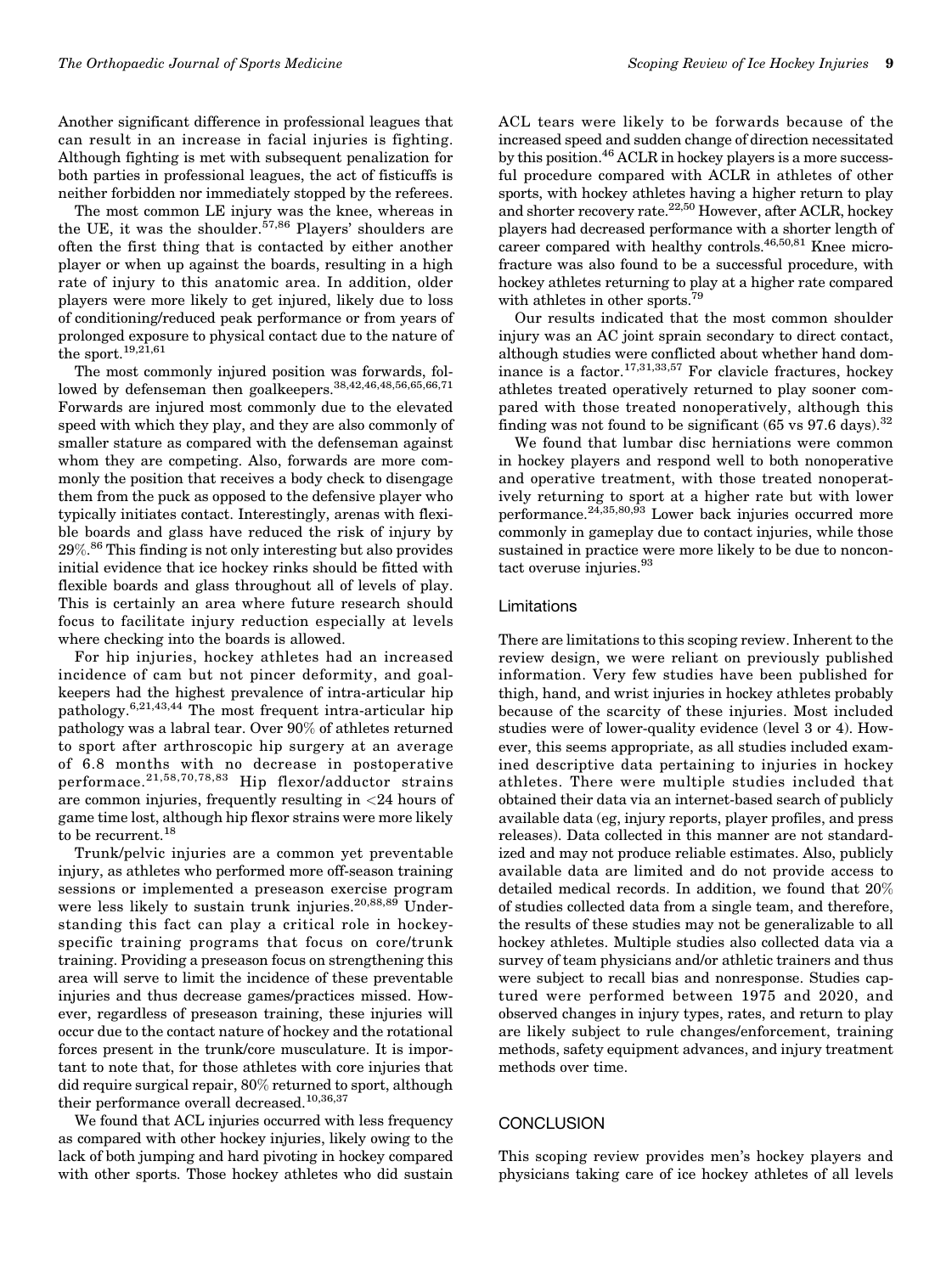<span id="page-11-0"></span>with a comprehensive single source of the most current literature regarding the frequency and outcomes of orthopaedic injuries in these athletes, allowing those taking care of these athletes to quickly and accurately gather the most up-to-date information regarding their prognosis and treatment.

#### **REFERENCES**

- 1. Agel J, Harvey EJ. A 7-year review of men's and women's ice hockey injuries in the NCAA. Can J Surg. 2010;53(5):319-323.
- 2. Agel J, Rockwood T, Klossner D. Collegiate ACL injury rates across 15 Sports: National Collegiate Athletic Association injury surveillance system data update (2004-2005 through 2012-2013). Clin J Sport Med. 2016;26(6):518-523.
- 3. Åman M, Forssblad M, Larsén K. Incidence and body location of reported acute sport injuries in seven sports using a national insurance database. Scand J Med Sci Sports. 2018;28(3):1147-1158.
- 4. Aman M, Forssblad M, Larsén K. National injury prevention measures in team sports should focus on knee, head, and severe upper limb injuries. Knee Surg Sports Traumatol Arthrosc. 2019;27(3): 1000-1008.
- 5. Anderson GR, Melugin HP, Stuart MJ. Epidemiology of injuries in ice hockey. Sports Health. 2019;11(6):514-519.
- 6. Ayeni OR, Banga K, Bhandari M. Femoroacetabular impingement in elite ice hockey players. Knee Surg Sports Traumatol Arthrosc. 2014; 22(4):920-925.
- 7. Baker JC, Hoover EG, Hillen TJ, Smith MV, Wright RW, Rubin DA. Subradiographic foot and ankle fractures and bone contusions detected by MRI in elite ice hockey players. Am J Sports Med. 2016;44(5):1317-1323.
- 8. Biasca N, Simmen HP, Bartolozzi AR, Trentz O. Review of typical ice hockey injuries: survey of the North American NHL and Hockey Canada versus European leagues. Unfallchirurg. 1995;98(5):283-288.
- 9. Bizzini M, Notzli HP, Maffiuletti NA. Femoroacetabular impingement in professional ice hockey players: a case series of 5 athletes after open surgical decompression of the hip. Am J Sports Med. 2007;35(11): 1955-1959.
- 10. Brown RA, Mascia A, Kinnear DG, Lacroix V, Feldman L, Mulder DS. An 18-year review of sports groin injuries in the elite hockey player: clinical presentation, new diagnostic imaging, treatment, and results. Clin J Sport Med. 2008;18(3):221-226. doi:10.1097/jsm.0b013e3 18172831a
- 11. Crowley SG, Trofa DP, Turner Vosseller J. Epidemiology of foot and ankle injuries in National Collegiate Athletic Association men's and women's ice hockey. Orthop J Sports Med. 2019;7(8):232596711 986590. doi:10.1177/2325967119865908
- 12. Cruz CA, Kerbel Y, Smith CM, Prodromo J, Trojan JD, Mulcahey MK. A sport-specific analysis of the epidemiology of hip injuries in National Collegiate Athletic Association athletes from 2009 to 2014. Arthroscopy. 2019;35(9):2724-2732.
- 13. Dalton SL, Zupon AB, Gardner EC, Djoko A, Dompier TP, Kerr ZY. The epidemiology of hip/groin injuries in National Collegiate Athletic Association men's and women's ice hockey. Orthop J Sports Med. 2016; 4(3):232596711663269. doi:10.1177/2325967116632692
- 14. Donaldson L, Li B, Cusimano MD. Economic burden of time lost due to injury in NHL hockey players. Inj Prev. 2014;20(5):347-349.
- 15. Donaldson LD. Spondylolysis in elite junior-level ice hockey players. Sports Health. 2014;6(4):356-359.
- 16. Donskov AS, Humphreys D, Dickey JP. What is injury in ice hockey: an integrative literature review on injury rates, injury definition, and athlete exposure in men's elite ice hockey. Sports (Basel). 2019; 7(11):227. doi:10.3390/sports7110227
- 17. Dwyer T, Petrera M, Bleakney R, Theodoropoulos JS. Shoulder instability in ice hockey players: incidence, mechanism, and MRI findings. Clin J Sport Med. 2013;32(4):803-813.
- 18. Eckard TG, Padua DA, Dompier TP, Dalton SL, Thorborg K, Kerr ZY. Epidemiology of hip flexor and hip adductor strains in National

Collegiate Athletic Association athletes, 2009/2010-2014/2015. Am J Sports Med. 2017;45(12):2713-2722.

- 19. Emery CA, Meeuwisse WH. Risk factors for groin injuries in hockey. Med Sci Sports Exerc. 2001;33(9):1423-1433.
- 20. Emery CA, Meeuwisse WH, Powell JW. Groin and abdominal strain injuries in the National Hockey League. Clin J Sport Med. 1999;9(3): 151-156.
- 21. Epstein DM, McHugh M, Yorio M, Neri B. Intra-articular hip injuries in National Hockey League players. Am J Sports Med. 2013;41(2): 343-348. doi:10.1177/0363546512467612
- 22. Erickson BJ, Harris JD, Cole BJ. Performance and return to sport after anterior cruciate ligament reconstruction in National Hockey League players. Orthop J Sports Med. 2014;2(9):2325967114548831.
- 23. Ferrara MS, Schurr KT. Intercollegiate ice hockey injuries: a causal analysis. Clin J Sport Med. 1999;9(1):30-33.
- 24. Fett D, Trompeter K, Platen P. Back pain in elite sports: a crosssectional study on 1114 athletes. PLoS One. 2017;12(6):e0180130.
- 25. Flik K, Lyman S, Marx RG. American collegiate men's ice hockey: an analysis of injuries. Am J Sports Med. 2005;33(2):183-187.
- 26. Gallo RA, Silvis ML, Smetana B. Asymptomatic hip/groin pathology identified on magnetic resonance imaging of professional hockey players: outcomes and playing status at 4 years' follow-up. Arthroscopy. 2014;30(10):1222-1228. doi:10.1016/j.arthro.2014.04.100
- 27. Gil JA, Goodman AD, DeFroda SF, Owens BD. Characteristics of operative shoulder injuries in the National Collegiate Athletic Association, 2009-2010 through 2013-2014. Orthop J Sports Med. 2018; 6(8):2325967118790764.
- 28. Grant JA, Bedi A, Kurz J, Bancroft R, Miller BS. Incidence and injury characteristics of medial collateral ligament injuries in male collegiate ice hockey players. Sports Health. 2013;5(3):270-272.
- 29. Greditzer HG IV, Hutchinson ID, Geannette CS, Hotchkiss RN, Kelly BT, Potter HG. Prevalence of os styloideum in National Hockey League players. Sports Health. 2017;9(5):469-473.
- 30. Gröger A. Ten years of ice hockey-related-injuries in the German Ice Hockey Federation - a ten year prospective study/523 international games. Sportverletz Sportschaden. 2001;15(4):82-86. doi:10.1055/s-2001-19047
- 31. Hacken B, Onks C, Flemming D. Prevalence of MRI shoulder abnormalities in asymptomatic professional and collegiate ice hockey athletes. Orthop J Sports Med. 2019;7(10):2325967119876865.
- 32. Hebert-Davies J, Agel J. Return to elite-level sport after clavicle fractures. BMJ Open Sport Exerc Med. 2018;4(1):e000371.
- 33. Hibberd EE, Kerr ZY, Roos KG, Djoko A, Dompier TP. Epidemiology of acromioclavicular joint sprains in 25 National Collegiate Athletic Association sports: 2009-2010 to 2014-2015 academic years. Am J Sports Med. 2016;44(10):2667-2674.
- 34. Hovelius L. Shoulder dislocation in Swedish ice hockey players. Am J Sports Med. 1978;6(6):373-377.
- 35. Hsu WK, McCarthy KJ, Savage JW. The professional athlete spine initiative: outcomes after lumbar disc herniation in 342 elite professional athletes. Spine J. 2011;11(3):180-186.
- 36. Irshad K, Feldman LS, Lavoie C, Lacroix VJ, Mulder DS, Brown RA. Operative management of "hockey groin syndrome": 12 years of experience in National Hockey League players. Surgery. 2001; 130(4):759-766.
- 37. Jakoi A, O'Neill C, Damsgaard C, Fehring K, Tom J. Sports hernia in National Hockey League players: does surgery affect performance? Am J Sports Med. 2013;41(1):107-110.
- 38. Jørgensen U, Schmidt-Olsen S. The epidemiology of ice hockey injuries. Br J Sports Med. 1986;20(1):7-9.
- 39. Junge A, Engebretsen L, Mountjoy ML. Sports injuries during the summer Olympic Games 2008. Am J Sports Med. 2009;37(11): 2165-2172.
- 40. Kerbel YE, Smith CM, Prodromo JP, Nzeogu MI, Mulcahey MK. Epidemiology of hip and groin injuries in collegiate athletes in the United States. Orthop J Sports Med. 2018;6(5):2325967118771676.
- 41. Kerr ZY, Marshall SW, Dompier TP, Corlette J, Klossner DA, Gilchrist J. College sports-related injuries - United States, 2009-10 through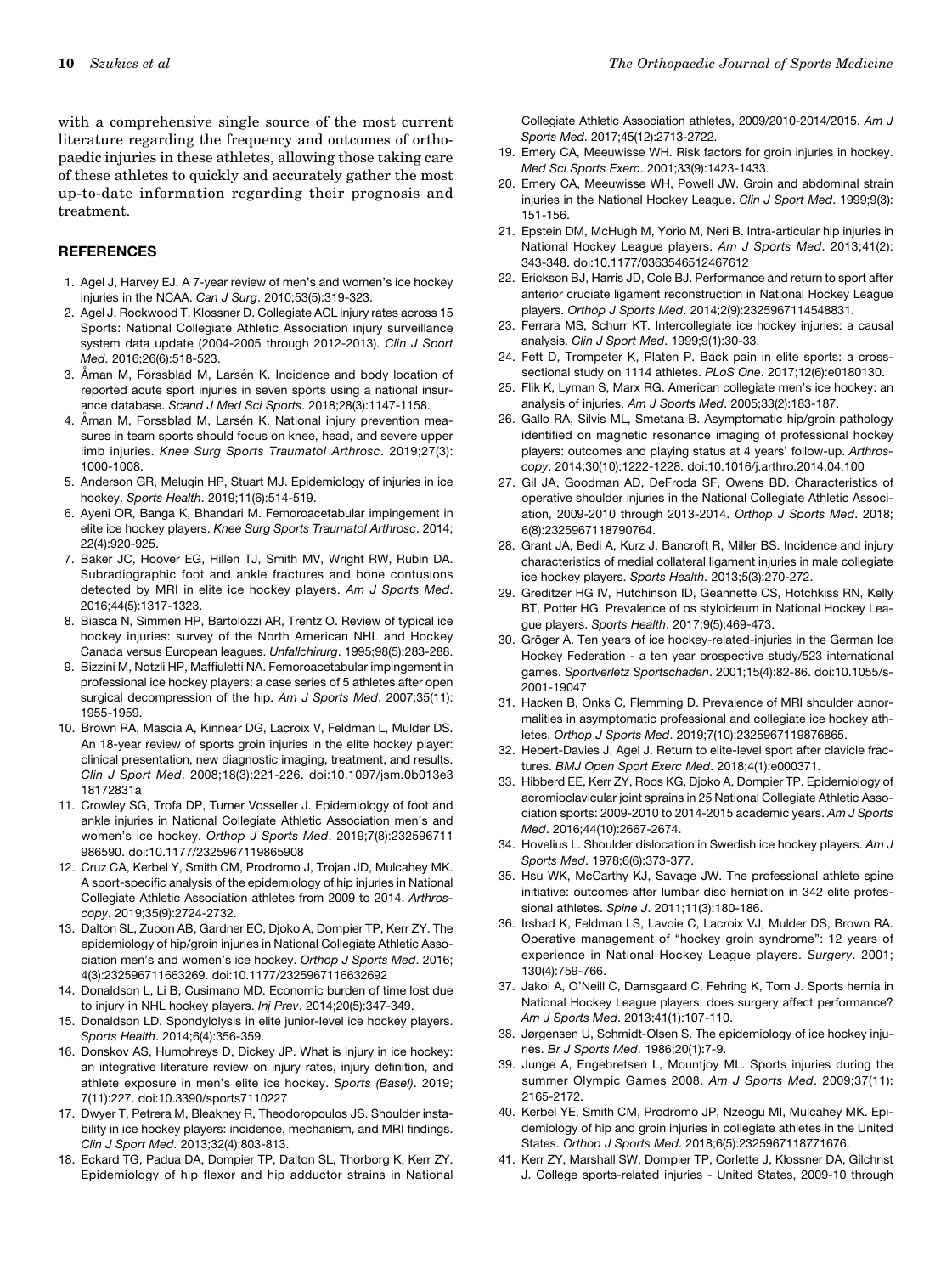<span id="page-12-0"></span>2013-14 academic years. MMWR Morb Mortal Wkly Rep. 2015; 64(48):1330-1336. doi:10.15585/mmwr.mm6448a2

- 42. Kuzuhara K, Shimamoto H, Mase Y. Ice hockey injuries in a Japanese elite team: a 3- year prospective study. J Athl Train. 2009;44(2): 208-214.
- 43. Larson CM, Ross JR, Kuhn AW. Radiographic hip anatomy correlates with range of motion and symptoms in National Hockey League players. Am J Sports Med. 2017;45(7):1633-1639. doi:10.1177/ 0363546517692542
- 44. Lerebours F, Robertson W, Neri B, Schulz B, Youm T, Limpisvasti O. Prevalence of cam- type morphology in elite ice hockey players. Am J Sports Med. 2016;44(4):1024-1030. doi:10.1177/0363546515624671
- 45. Lian ØB, Engebretsen L, Bahr R. Prevalence of jumper's knee among elite athletes from different sports: a cross-sectional study. Am J Sports Med. 2005;33(4):561-567. doi:10.1177/0363546504270454
- 46. Longstaffe R, Leiter J, MacDonald P. Anterior cruciate ligament injuries in the National Hockey League: epidemiology and performance impact. Clin J Sport Med. 2020;30(3):224-230.
- 47. Lorentzon R, Wedrèn H, Pietilä T. Incidence, nature, and causes of ice hockey injuries. Am J Sports Med. 1988;16(4):392-396. doi:10.1177/ 036354658801600415
- 48. Lorentzon R, Wedren H, Pietilä T, Gustavsson B. Injuries in international ice hockey: a prospective, comparative study of injury incidence and injury types in international and Swedish elite ice hockey. Am J Sports Med. 1988;16(4):389-391.
- 49. Lubbe RJ, Freshman RD, Singh G, et al. Performance outcomes and return-to-sport rate of National Hockey League athletes vary after common orthopedic surgical procedures. Clin J Sport Med. 2021; 31(1):57-62. doi:10.1097/JSM.0000000000000696
- 50. Mai HT, Chun DS, Schneider AD. Performance-based outcomes after anterior cruciate ligament reconstruction in professional athletes differ between sports. Am J Sports Med. 2017;45(10):2226-2232.
- 51. Mai HT, Chun DS, Schneider AD, Hecht AC, Maroon JC, Hsu WK. The difference in clinical outcomes after anterior cervical fusion, disk replacement, and foraminotomy in professional athletes. Clin Spine Surg. 2018;31(1):E80-E84.
- 52. Mauntel TC, Wikstrom EA, Roos KG, Djoko A, Dompier TP, Kerr ZY. The epidemiology of high ankle sprains in National Collegiate Athletic Association sports. Am J Sports Med. 2017;45(9):2156-2163.
- 53. McDonald JE, Herzog MM, Philippon MJ. Performance outcomes in professional hockey players following arthroscopic treatment of femoroacetabular impingement and microfracture of the hip. Knee Surg Sports Traumatol Arthrosc. 2014;22(4):915-919.
- 54. McDonald JE, Herzog MM, Philippon MJ. Return to play after hip arthroscopy with microfracture in elite athletes. Arthroscopy. 2013; 29(2):330-335.
- 55. McKay CD, Tufts RJ, Shaffer B, Meeuwisse WH. The epidemiology of professional ice hockey injuries: a prospective report of six NHL seasons. Br J Sports Med. 2014;48(1):57-62. doi:10.1136/bjsports-2013-092860
- 56. McKnight CM, Ferrara MS, Czerwinska JM. Intercollegiate ice hockey injuries: a three- year analysis. J Athl Train. 1992;27(4):338-343.
- 57. Melvin PR, Souza S, Nelson Mead R, Smith C, Mulcahey MK. Epidemiology of upper extremity injuries in NCAA men's and women's ice hockey. Am J Sports Med. 2018;46(10):2521-2529. doi:10.1177/ 0363546518781338
- 58. Menge TJ, Briggs KK, Philippon MJ. Predictors of length of career after hip arthroscopy for femoroacetabular impingement in professional hockey players. Am J Sports Med. 2016;44(9):2286-2291.
- 59. Mollon B, Wasserstein D, Murphy GM, White LM, Theodoropoulos J. High ankle sprains in professional ice hockey players: prognosis and correlation between magnetic resonance imaging patterns of injury and return to play. Orthop J Sports Med. 2019;7(9):2325967119871578.
- 60. Mölsä J, Airaksinen O, Näsman O, Torstila I. Ice hockey injuries in Finland: a prospective epidemiologic study. Am J Sports Med. 1997; 25(4):495-499.
- 61. Mölsä J, Kujala U, Myllynen P, Torstila I, Airaksinen O. Injuries to the upper extremity in ice hockey: analysis of a series of 760 injuries. Am J Sports Med. 2003;31(5):751-757.
- 62. Mölsä J, Kujala U, Näsman O, Lehtipuu TP, Airaksinen O. Injury profile in ice hockey from the 1970s through the 1990s in Finland. Am J Sports Med. 2000;28(3):322-327.
- 63. Norfray JF, Tremaine MJ, Groves HC, Bachman DC. The clavicle in hockey. Am J Sports Med. 1977;5(6):275-280. doi:10.1177/03635465 7700500616
- 64. Osborn ZH, Blanton PD, Schwebel DC. Personality and injury risk among professional hockey players. J Inj Violence Res. 2009;1(1): 15-19.
- 65. Park RD, Castaldi CR. Injuries in junior ice hockey. Phys Sportsmed. 1980;8(2):81-90. doi:10.1080/00913847.1980.11948563
- 66. Pelletier RL, Montelpare WJ, Stark RM. Intercollegiate ice hockey injuries: a case for uniform definitions and reports. Am J Sports Med. 1993;21(1):78-81.
- 67. Pettersson M, Lorentzon R. Ice hockey injuries: a 4-year prospective study of a Swedish elite ice hockey team. Br J Sports Med. 1993; 27(4):251-254.
- 68. Pförringer W, Smasal V. Aspects of traumatology in ice hockey. J Sports Sci. 1987;5(3):327-336.
- 69. Philippon M, Schenker M, Briggs K, Kuppersmith D. Femoroacetabular impingement in 45 professional athletes: associated pathologies and return to sport following arthroscopic decompression. Knee Surg Sports Traumatol Arthrosc. 2007;15(7):908-914.
- 70. Philippon MJ, Weiss DR, Kuppersmith DA, Briggs KK, Hay CJ. Arthroscopic labral repair and treatment of femoroacetabular impingement in professional hockey players. Am J Sports Med. 2010;38(1):99-104.
- 71. Pinto M, Kuhn JE, Greenfield ML, Hawkins RJ. Prospective analysis of ice hockey injuries at the junior a level over the course of one season. Clin J Sport Med. 1999;9(2):70-74.
- 72. Rangavajjula A, Hyatt A, Raneses E, McCrossin J, Cohen S, DeLuca P. Return to play after treatment of shoulder labral tears in professional hockey players. Phys Sportsmed. 2016;44(2):119-125.
- 73. Roos KG, Kerr ZY, Mauntel TC, Djoko A, Dompier TP, Wikstrom EA. The epidemiology of lateral ligament complex ankle sprains in National Collegiate Athletic Association sports. Am J Sports Med. 2017;45(1):201-209.
- 74. Rovere GD, Gristina AG, Nicastro JF. Medical problems of a professional hockey team: a three-season experience. Phys Sportsmed. 1978;6(1):58-63.
- 75. Rovere GD, Gristina AG, Stolzer WA, Garver EM. Treatment of "gamekeeper's thumb" in hockey players. Am J Sports Med. 1975; 3(4):147-151.
- 76. Ruedl G, Schnitzer M, Kirschner W. Sports injuries and illnesses during the 2015 Winter European Youth Olympic Festival. Br J Sports Med. 2016;50(10):631-636.
- 77. Ruedl G, Schobersberger W, Pocecco E. Sport injuries and illnesses during the First Winter Youth Olympic Games 2012 in Innsbruck, Austria. Br J Sports Med. 2012;46(15):1030-1037.
- 78. Schallmo M, Fitzpatrick T, Yancey H, Marquez-Lara A, David Luo T, Stubbs AJ. Return- to-play and performance-based outcomes following hip arthroscopy for American professional athletes in different sports.Arthroscopy.2018;34(12):e15.doi:10.1016/j.arthro.2018.10.051
- 79. Schallmo MS, Singh SK, Barth KA, Freshman RD, Mai HT, Hsu WK. A cross-sport comparison of performance-based outcomes of professional athletes following primary microfracture of the knee. Knee. 2018;25(4):692-698.
- 80. Schroeder GD, McCarthy KJ, Micev AJ, Terry MA, Hsu WK. Performance-based outcomes after nonoperative treatment, discectomy, and/or fusion for a lumbar disc herniation in National Hockey League Athletes. Am J Sports Med. 2013;41(11):2604-2608.
- 81. Sikka R, Kurtenbach C, Steubs JT, Boyd JL, Nelson BJ. Anterior cruciate ligament injuries in professional hockey players. Am J Sports Med. 2016;44(2):378-383.
- 82. Silvis ML, Mosher TJ, Smetana BS. High prevalence of pelvic and hip magnetic resonance imaging findings in asymptomatic collegiate and professional hockey players. Am J Sports Med. 2011;39(4):715-721.
- 83. Sochacki KR, Jack RA, Hirase T, Vickery J, Harris JD. Performance and return to sport after hip arthroscopy for femoracetabular